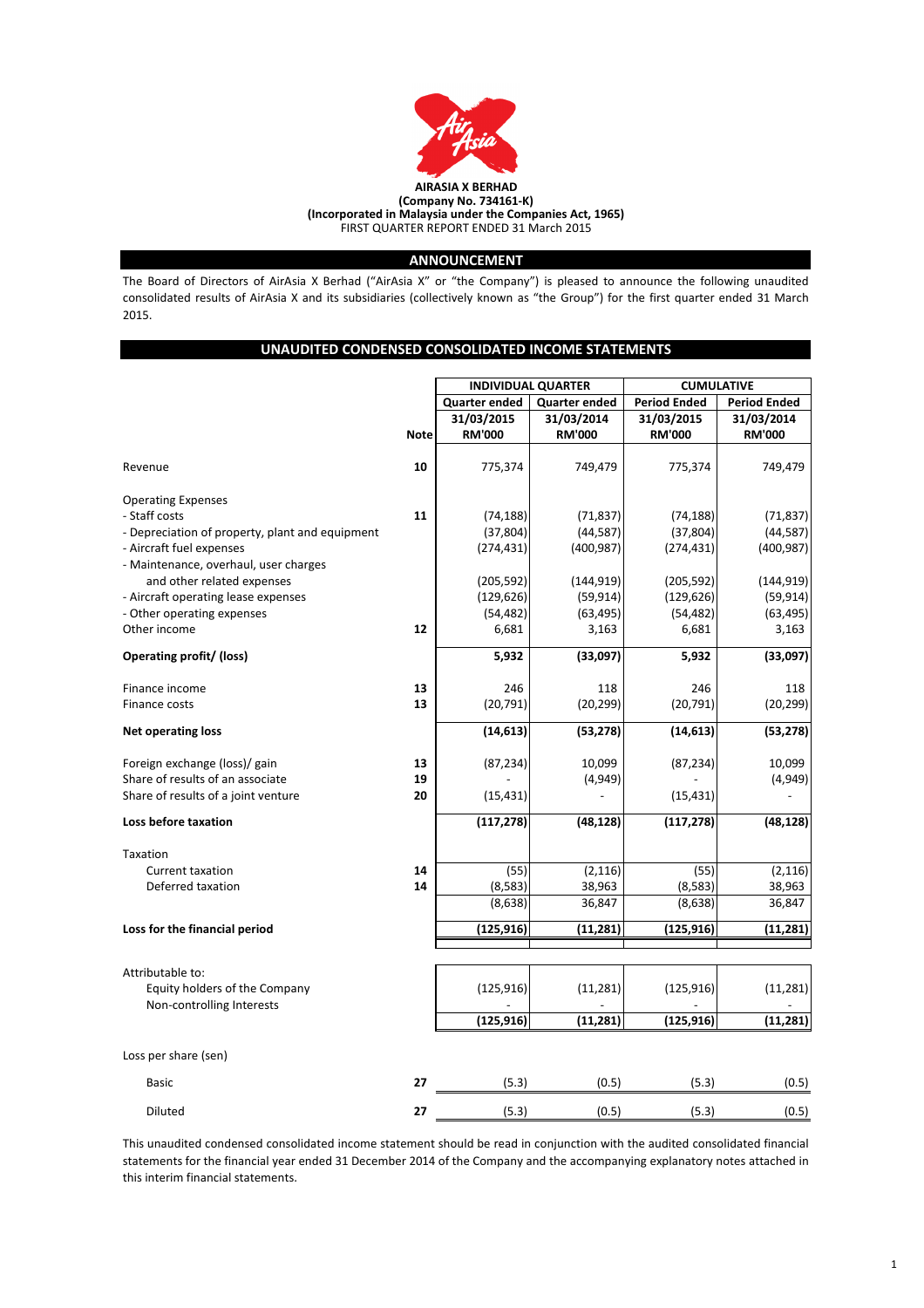|                                                                                                        |             |                      | <b>INDIVIDUAL QUARTER</b> | <b>CUMULATIVE</b>   |                     |  |
|--------------------------------------------------------------------------------------------------------|-------------|----------------------|---------------------------|---------------------|---------------------|--|
|                                                                                                        |             | <b>Quarter ended</b> | <b>Quarter ended</b>      | <b>Period Ended</b> | <b>Period Ended</b> |  |
|                                                                                                        |             | 31/03/2015           | 31/03/2014                | 31/03/2015          | 31/03/2014          |  |
|                                                                                                        | <b>Note</b> | <b>RM'000</b>        | <b>RM'000</b>             | <b>RM'000</b>       | <b>RM'000</b>       |  |
| Loss for the financial period                                                                          |             | (125, 916)           | (11, 281)                 | (125, 916)          | (11, 281)           |  |
| Other comprehensive (loss)/ income                                                                     |             |                      |                           |                     |                     |  |
| Cash flow hedges                                                                                       |             |                      | (9,663)                   |                     | (9,663)             |  |
| Foreign currency translation differences                                                               |             | 3                    | 66                        | 3                   | (12)                |  |
| <b>Total comprehensive loss</b>                                                                        |             |                      |                           |                     |                     |  |
| for the financial period                                                                               |             | (125, 913)           | (20, 878)                 | (125, 913)          | (20, 956)           |  |
|                                                                                                        |             |                      |                           |                     |                     |  |
| Total comprehensive losses attributable<br>To equity holder of the company<br>Non-controlling interest |             | (125, 913)           | (20, 878)                 | (125, 913)          | (20, 956)           |  |
| <b>Total comprehensive loss</b><br>for the financial period                                            |             | (125, 913)           | (20, 878)                 | (125, 913)          | (20, 956)           |  |
|                                                                                                        |             |                      |                           |                     |                     |  |



#### **(Incorporated in Malaysia under the Companies Act, 1965)** FIRST QUARTER REPORT ENDED 31 March 2015

This unaudited condensed consolidated income statement should be read in conjunction with the audited consolidated financial statements for the financial year ended 31 December 2014 of the Company and the accompanying explanatory notes attached in this interim financial statements.

# **UNAUDITED CONDENSED CONSOLIDATED STATEMENTS OF COMPREHENSIVE INCOME**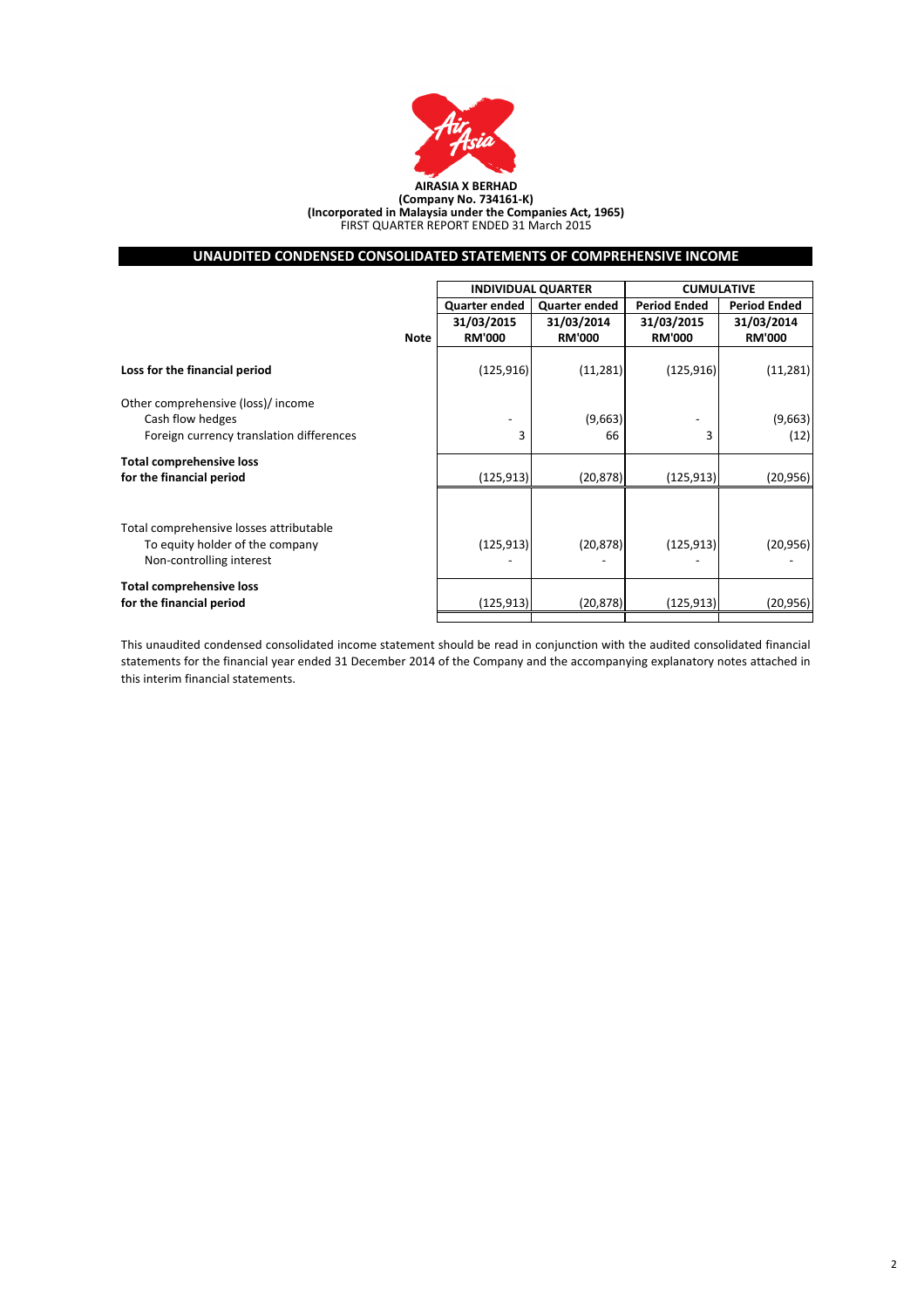| Other reserves               | 8,190      | 7,993      |
|------------------------------|------------|------------|
| Accumulated losses           | (635, 329) | (509, 413) |
| Currency translation reserve | (101)      | (104)      |
| <b>Shareholders' equity</b>  | 577,914    | 703,630    |
|                              |            |            |

|                                  |             | <b>Unaudited</b> | <b>Audited</b> |
|----------------------------------|-------------|------------------|----------------|
|                                  |             | As At            | As At          |
|                                  |             | 31/03/2015       | 31/12/2014     |
|                                  | <b>Note</b> | <b>RM'000</b>    | <b>RM'000</b>  |
| <b>NON-CURRENT ASSETS</b>        |             |                  |                |
| Property, plant and equipment    | 16          | 1,876,931        | 1,934,588      |
| Deferred tax assets              | 14          | 437,210          | 445,793        |
| Deposits on aircraft purchases   | 17          | 347,190          | 469,526        |
| Other deposits and prepayments   | 18          | 499,285          | 474,387        |
| Investment in an associate       | 19          |                  |                |
| Investment in a joint venture    | 20          | 22,135           | 37,566         |
|                                  |             | 3,182,751        | 3,361,860      |
| <b>CURRENT ASSETS</b>            |             |                  |                |
| Inventories                      |             | 1,931            | 1,362          |
| Receivables and prepayments      | 21          | 252,715          | 180,927        |
| Amount due from related parties  |             | 32,555           | 38,769         |
| Amount due from an associate     |             | 355              | 5,314          |
| Amount due from a joint venture  |             | 36,095           | 19,499         |
| Deposits, cash and bank balances | 22          | 143,198          | 127,198        |
| Tax recoverable                  |             | 187              | 1,065          |
|                                  |             | 467,036          | 374,134        |
|                                  |             |                  |                |
| <b>CURRENT LIABILITIES</b>       |             |                  |                |
| Derivative financial instruments | 25          | 76,599           | 102,993        |
| Trade and other payables         | 23          | 677,817          | 605,712        |
| Amounts due to related parties   |             | 51,200           | 23,173         |
| Amounts due to an associate      |             | 9,404            | 196            |
| Sales in advance                 |             | 492,445          | 590,978        |
| <b>Borrowings</b>                | 24          | 537,995          | 513,245        |
|                                  |             | 1,845,460        | 1,836,297      |
|                                  |             |                  |                |
| <b>Net Current Liabilities</b>   |             | (1,378,424)      | (1,462,163)    |
|                                  |             |                  |                |
| <b>NON-CURRENT LIABILITIES</b>   |             |                  |                |
| <b>Borrowings</b>                | 24          | 1,088,209        | 1,066,100      |
| Other payables                   |             | 138,204          | 129,967        |
|                                  |             | 1,226,413        | 1,196,067      |
|                                  |             |                  |                |
|                                  |             | 577,914          | 703,630        |
|                                  |             |                  |                |
| <b>CAPITAL AND RESERVES</b>      |             |                  |                |
| Share capital                    | 26          | 355,556          | 355,556        |
| Share premium                    |             | 849,598          | 849,598        |

| <b>Shareholders' equity</b>  |
|------------------------------|
| Currency translation reserve |
| <b>Accumulated losses</b>    |
| Other reserves               |

This unaudited condensed consolidated statement of financial position should be read in conjunction with the audited consolidated financial statements for the financial year ended 31 December 2014 of the Company and the accompanying explanatory notes attached in this interim financial statements.



### **UNAUDITED CONDENSED CONSOLIDATED STATEMENT OF FINANCIAL POSITION**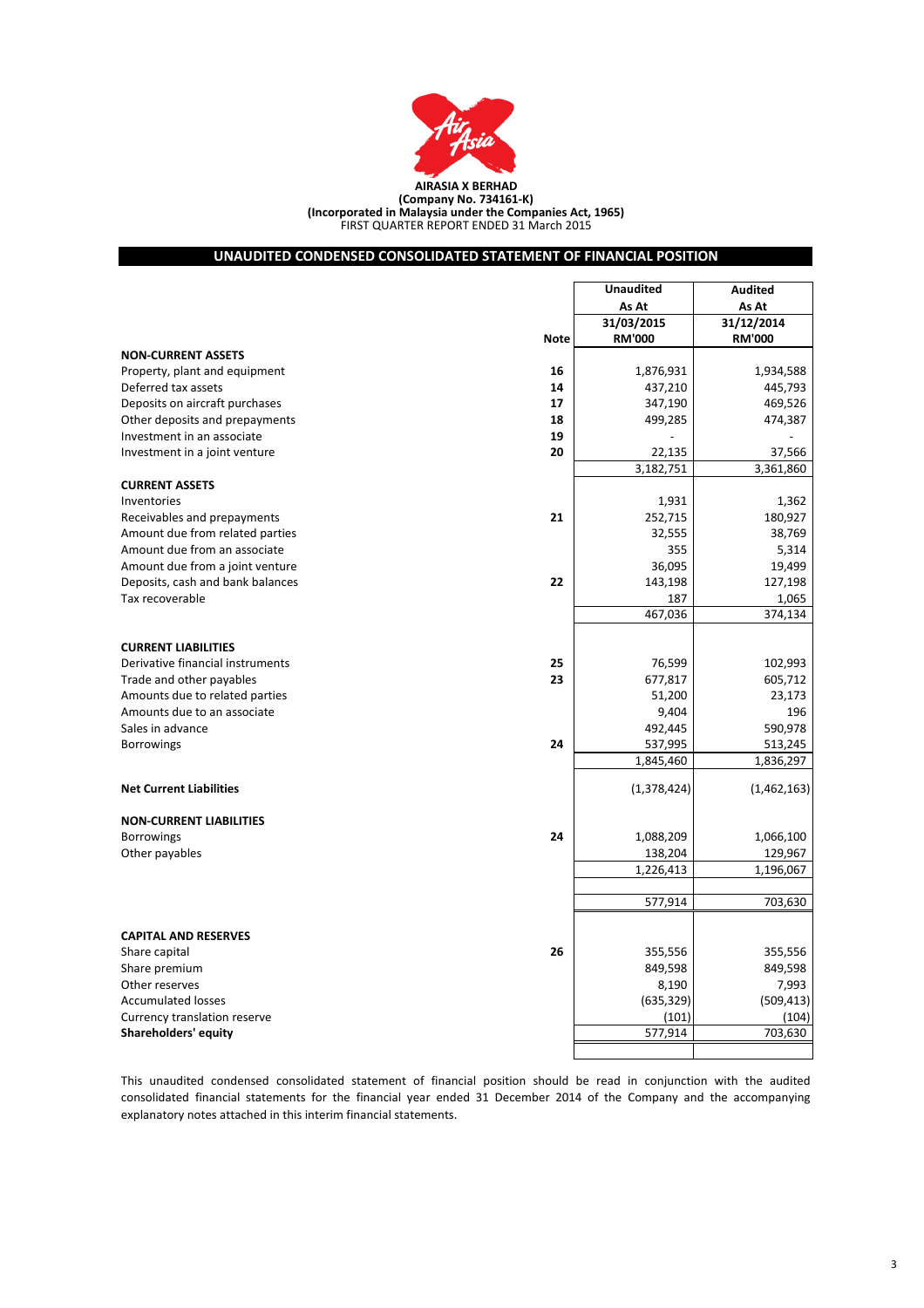|                                                                                          | <b>Period Ended</b> | <b>Period Ended</b>    |  |
|------------------------------------------------------------------------------------------|---------------------|------------------------|--|
|                                                                                          | 31/03/2015          | 31/03/2014             |  |
| <b>Note</b>                                                                              | <b>RM'000</b>       | <b>RM'000</b>          |  |
| <b>CASH FLOWS FROM OPERATING ACTIVITIES</b>                                              |                     |                        |  |
| Loss before taxation                                                                     | (117, 278)          | (48, 128)              |  |
| Adjustments:                                                                             |                     |                        |  |
| Property, plant and equipment                                                            |                     |                        |  |
| - Depreciation                                                                           | 37,804              | 44,587                 |  |
| - Gain on disposal                                                                       | (3, 238)            |                        |  |
| Interest expense<br>Interest income                                                      | 20,791              | 20,299                 |  |
| Fair value (gain)/ loss on derivative financial instruments                              | (246)<br>(26, 394)  | (118)<br>5,010         |  |
| Share option expense                                                                     | 197                 | 248                    |  |
| Share of results of an associate                                                         |                     | 4,949                  |  |
| Share of results of a joint venture                                                      | 15,431              |                        |  |
| Net unrealised foreign exchange losses/ (gain)                                           | 85,545              | (9,929)                |  |
|                                                                                          | 12,612              | 16,918                 |  |
|                                                                                          |                     |                        |  |
| Changes in working capital:                                                              |                     |                        |  |
| Inventories                                                                              | (568)               | (2,763)                |  |
| Receivables, prepayments and other deposits<br>Related parties balances                  | (70, 350)<br>32,646 | (8,910)<br>6,341       |  |
| Trade and other payables                                                                 | (44, 587)           | 168,994                |  |
| Sales in advance                                                                         | (5, 411)            | (28, 299)              |  |
| Cash (used in)/ from operations                                                          | (75, 658)           | 152,281                |  |
|                                                                                          |                     |                        |  |
| Interest paid                                                                            | (15, 470)           | (20, 530)              |  |
| Interest received                                                                        | 166                 | 47                     |  |
| Tax recovered                                                                            | 1,001               |                        |  |
| Tax paid<br>Net cash (used in)/ from operating activities                                | (178)<br>(90, 139)  | (209)<br>131,589       |  |
|                                                                                          |                     |                        |  |
| <b>CASH FLOWS FROM INVESTING ACTIVITIES</b>                                              |                     |                        |  |
| Property, plant and equipment                                                            |                     |                        |  |
| - Additions                                                                              | (4,833)             | (361, 339)             |  |
| - Proceeds from disposal                                                                 | 155,821             |                        |  |
| Deposits placed on aircraft purchases                                                    | (4, 478)            | 16,030                 |  |
| Investment in a joint venture<br>Net cash generated from/ (used in) investing activities | 146,510             | (53,888)<br>(399, 197) |  |
|                                                                                          |                     |                        |  |
| <b>CASH FLOWS FROM FINANCING ACTIVITIES</b>                                              |                     |                        |  |
| Proceeds from borrowings                                                                 | 211,500             | 237,691                |  |
| Repayments of borrowings                                                                 | (253, 890)          | (100, 899)             |  |
| Release/ (Placement) of restricted cash                                                  | 2,145               | (5,989)                |  |
| Net cash (used in)/ from financing activities                                            | (40, 245)           | 130,803                |  |
| NET INCREASE/ (DECREASE) FOR THE FINANCIAL PERIOD                                        | 16,126              | (136, 805)             |  |
| <b>CURRENCY TRANSLATION DIFFERENCES</b>                                                  | (83)                | (205)                  |  |
| CASH AND CASH EQUIVALENTS AT BEGINNING OF<br>THE FINANCIAL PERIOD                        | 74,937              | 212,089                |  |
| CASH AND CASH EQUIVALENTS AT END OF<br>THE FINANCIAL PERIOD<br>22                        | 90,980              | 75,079                 |  |
|                                                                                          |                     |                        |  |

This unaudited condensed consolidated statement of cash flow should be read in conjunction with the audited consolidated financial statements for the financial year ended 31 December 2014 of the Company and the accompanying explanatory notes attached in this interim financial statements.



# **UNAUDITED CONDENSED CONSOLIDATED STATEMENT OF CASH FLOWS**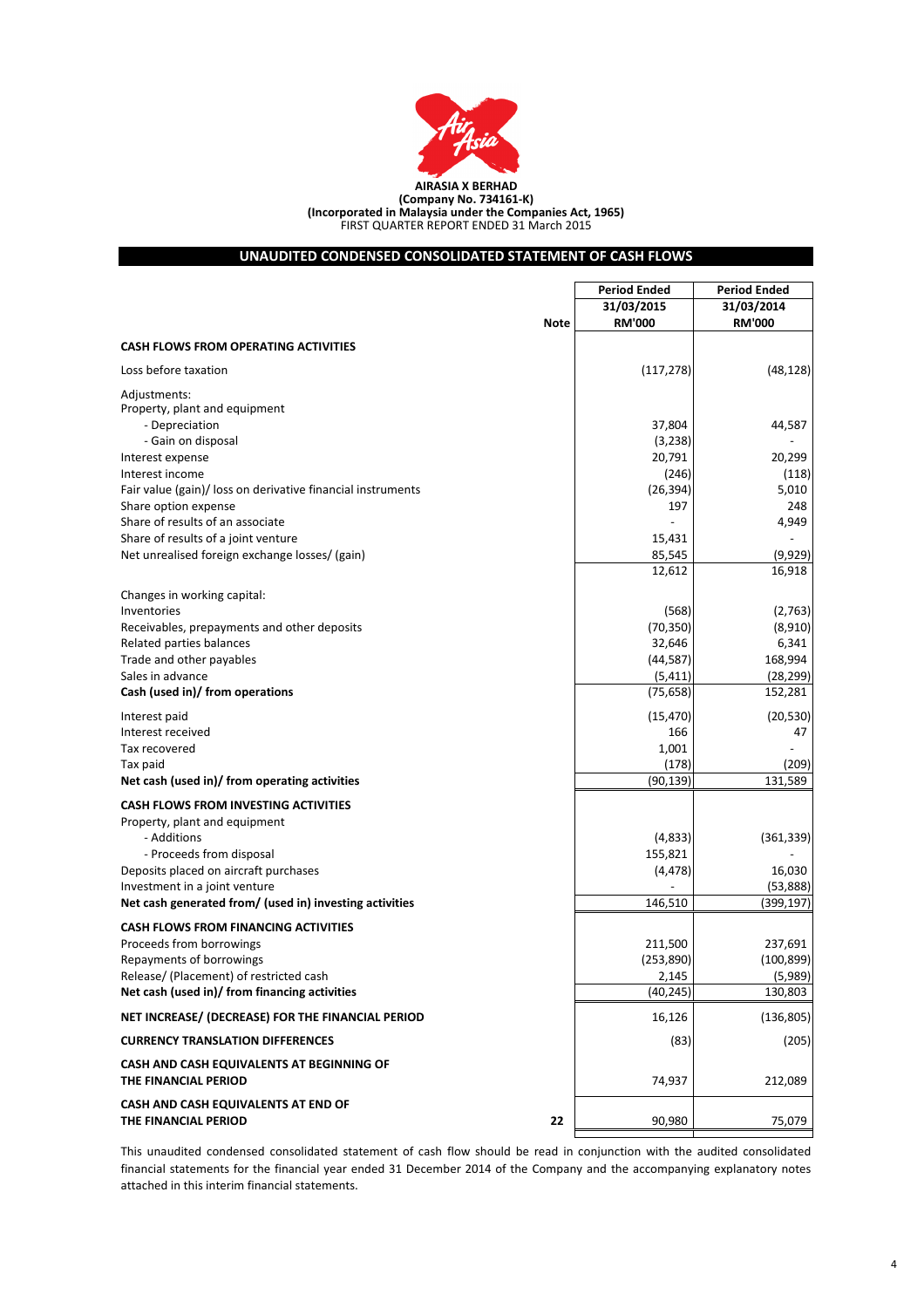|                                       |                | Issued and fully paid    |               |                  |                 |                    |               |               |                |               |
|---------------------------------------|----------------|--------------------------|---------------|------------------|-----------------|--------------------|---------------|---------------|----------------|---------------|
|                                       |                | ordinary shares          |               |                  |                 |                    |               |               |                |               |
|                                       |                | of RM0.15 each           |               |                  |                 |                    |               |               |                |               |
|                                       |                |                          |               | <b>Cash Flow</b> |                 | <b>Currency</b>    |               |               | Non-           |               |
|                                       | <b>Number</b>  | <b>Nominal</b>           | <b>Share</b>  | <b>Hedge</b>     | <b>Other</b>    | <b>Translation</b> | Accumulated   |               | controlling    | <b>Total</b>  |
|                                       | of shares      | Value                    | Premium       | <b>Reserve</b>   | <b>Reservel</b> | <b>Reserve</b>     | <b>Losses</b> | <b>Total</b>  | interest       | <b>Equity</b> |
|                                       | '000           | <b>RM'000</b>            | <b>RM'000</b> | <b>RM'000</b>    | <b>RM'000</b>   | <b>RM'000</b>      | <b>RM'000</b> | <b>RM'000</b> | <b>RM'000</b>  | <b>RM'000</b> |
| At 1 January 2015                     | 2,370,370      | 355,556                  | 849,598       | 6,478            | 1,515           | (104)              | (509, 413)    | 703,630       | $\blacksquare$ | 703,630       |
| Net loss for the financial period     | $\blacksquare$ | $\sim$                   | $\sim$        |                  | $\blacksquare$  | ÷                  | (125, 916)    | (125, 916)    | $\sim$         | (125, 916)    |
| Other comprehensive income            |                |                          |               |                  |                 | 3                  |               |               |                |               |
| Total comprehensive income/ (loss)    | $\blacksquare$ | $\overline{\phantom{0}}$ | $\sim$        |                  | $\blacksquare$  | $\overline{3}$     | (125, 916)    | (125, 913)    | ÷.             | (125, 913)    |
| Employee Share Option Scheme ('ESOS') |                | $\sim$                   |               | $\sim$           | 197             | $\blacksquare$     |               | 197           | $\blacksquare$ | 197           |
| At 31 March 2015                      | 2,370,370      | 355,556                  | 849,598       | 6,478            | 1,712           | (101)              | (635, 329)    | 577,914       | $\sim$         | 577,914       |
| At 1 January 2014                     | 2,370,370      | 355,556                  | 849,598       | 20,527           | 522             | (78)               | 10,030        | 1,236,155     | $\sim$         | 1,236,155     |
| Net loss for the financial period     | $\blacksquare$ | $\sim$                   | $\sim$        | $\sim$           | $\blacksquare$  | ÷.                 | (11, 281)     | (11, 281)     | ÷.             | (11, 281)     |
| Other comprehensive (loss)/ income    |                | $\sim$                   |               | (9,663)          | $\blacksquare$  | 66                 |               | (9, 597)      |                | (9, 597)      |
| Total comprehensive (loss)/ income    | $\blacksquare$ |                          |               | (9,663)          | $\blacksquare$  | 66                 | (11, 281)     | (20, 878)     | $\blacksquare$ | (20, 878)     |
| Employee Share Option Scheme ('ESOS)  | $\frac{1}{2}$  | Ξ.                       |               | $\sim$           | 248             | ۰                  | $\sim$        | 248           | $\frac{1}{2}$  | 248           |
| At 31 March 2014                      | 2,370,370      | 355,556                  | 849,598       | 10,864           | 770             | (12)               | (1, 251)      | 1,215,525     | $\sim$         | 1,215,525     |
|                                       |                |                          |               |                  |                 |                    |               |               |                |               |

# **UNAUDITED CONDENSED CONSOLIDATED STATEMENT OF CHANGES IN EQUITY**



# **(Company No. 734161-K) (Incorporated in Malaysia under the Companies Act, 1965)** FIRST QUARTER REPORT ENDED 31 March 2015

This unaudited condensed consolidated statement of changes in equity should be read in conjunction with the audited consolidated financial statements for the financial year ended 31 December 2014 of the Company and the accompanying explanatory notes attached in this interim financial statements.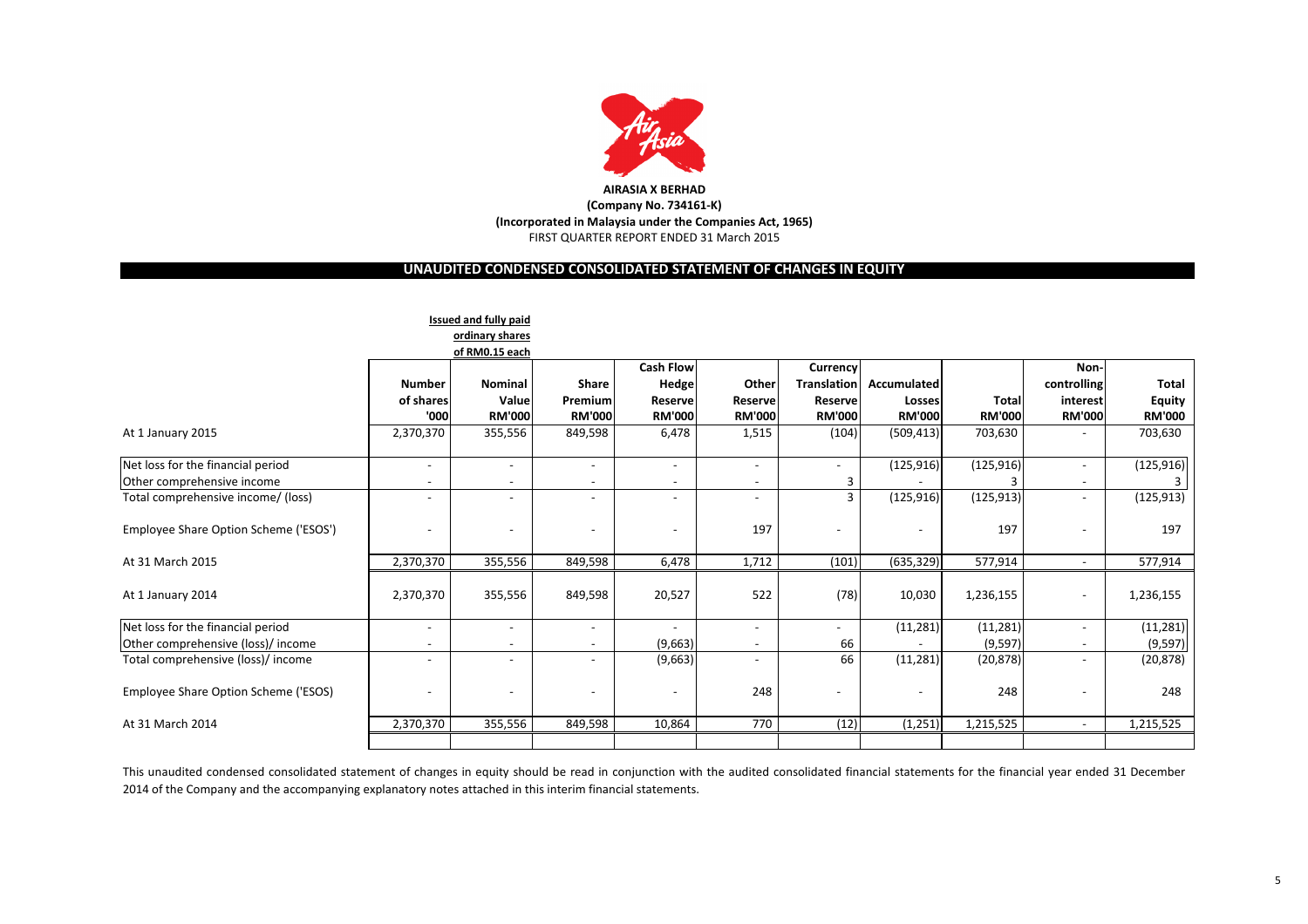| <b>Quarter Ended: 31 March</b>       | <b>Jan - Mar 2015</b> | <b>Jan - Mar 2014</b> | <b>Changes Y-O-Y</b> |
|--------------------------------------|-----------------------|-----------------------|----------------------|
| Seat capacity                        | 1,234,298             | 1,257,295             | $-1.8%$              |
| Passengers carried                   | 914,970               | 1,080,763             | $-15.3%$             |
| Load Factor (%)                      | 73.6%                 | 85.8%                 | $-12.2%$             |
| <b>RPK</b> (millions)                | 4,431                 | 5,339                 | $-17.0%$             |
| ASK (millions)                       | 6,020                 | 6,220                 | $-3.2%$              |
| Average passenger fare (RM)          | 503.39                | 467.11                | 7.8%                 |
| Ancillary revenue per passenger (RM) | 139.98                | 138.89                | 0.8%                 |
| Revenue per ASK (sen)                | 12.93                 | 12.09                 | 6.9%                 |
| Revenue per ASK (US¢)                | 3.58                  | 3.67                  | $-2.5%$              |
| Cost per ASK (sen)                   | 12.91                 | 12.62                 | 2.3%                 |
| Cost per ASK (US¢)                   | 3.57                  | 3.83                  | $-6.8%$              |
| Cost per ASK (sen) - excluding fuel  | 8.35                  | 6.17                  | 35.3%                |
| Cost per ASK (US¢) - excluding fuel  | 2.31                  | 1.87                  | 23.5%                |
| Aircraft (end of period)             | 27                    | 22                    | 22.7%                |
| Average sector length (km)           | 4,635                 | 4,947                 | $-6.3%$              |
| Sectors flown                        | 3,445                 | 3,335                 | 3.3%                 |
| <b>Fuel consumed (Barrels)</b>       | 904,010               | 930,616               | $-2.9%$              |
| Average fuel price (USD/ Barrel)     | 83.94                 | 130.61                | $-35.7%$             |

### *Exchange Rate : RM/USD - 3.6198 for 1Q15 and 3.2975 for 1Q14*

### **Definitions and calculation methodology**



# **KEY OPERATING STATISTICS - 31 March 2015**

| RPK (Revenue Passenger Kilometres) | Number of passengers carried multiplied by distance flown   |
|------------------------------------|-------------------------------------------------------------|
| ASK (Available Seat Kilometres)    | Total available seats multiplied by the distance flown      |
| Revenue per ASK                    | Total revenue divided by ASK                                |
| Cost per ASK                       | Total expenses before interest and tax divided by ASK       |
| Cost per ASK - excluding fuel      | Costs, as defined above, less fuel expenses, divided by ASK |

**Performance indicator for current quarter against the same quarter last year**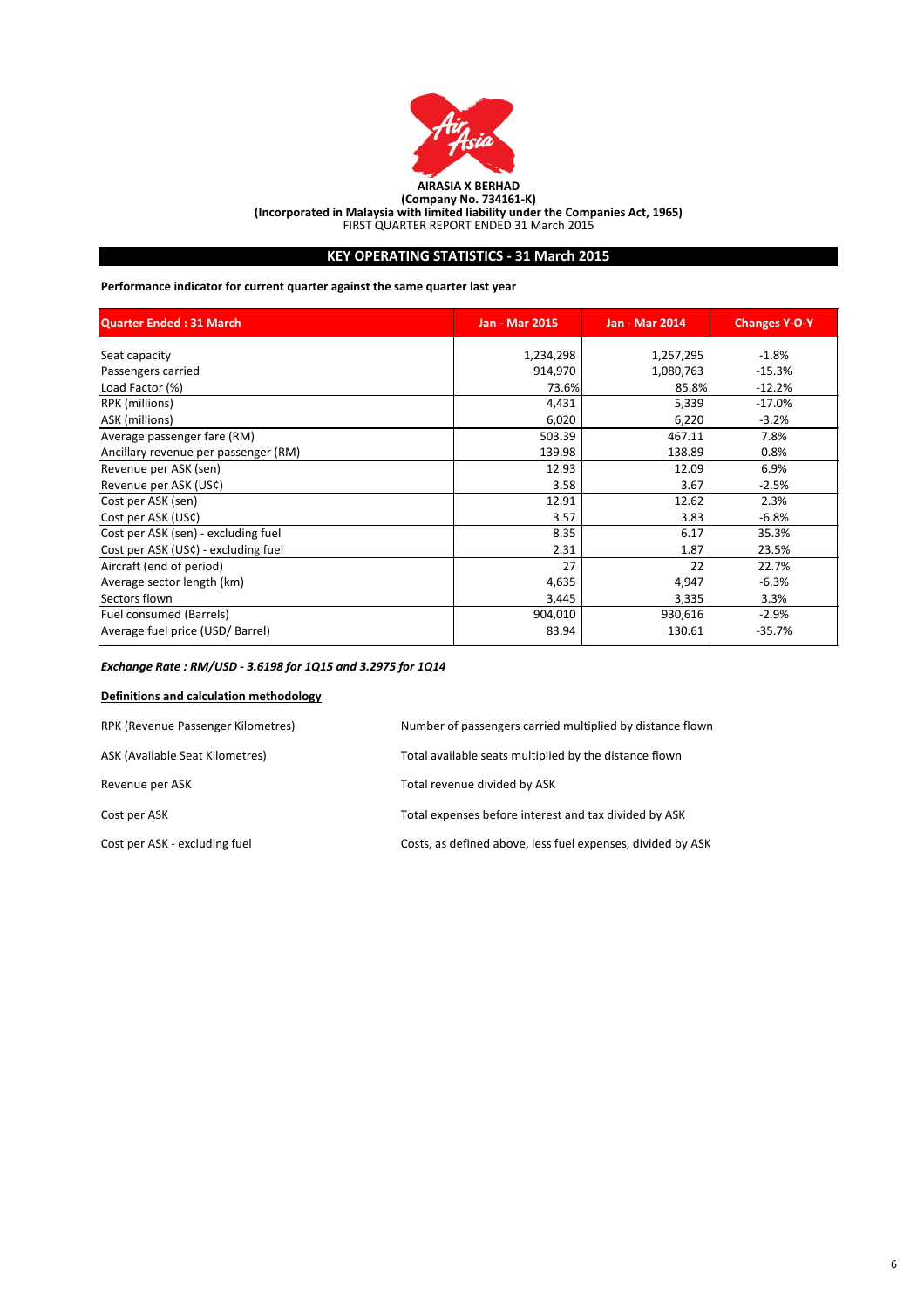#### **1. Basis of preparation**

#### **2. Summary of significant accounting policies**

| Amendment to MFRS 11  | Joint arrangements                           |
|-----------------------|----------------------------------------------|
| Amendment to MFRS 116 | Property, plant and equipment                |
| Amendment to MFRS 138 | Intangible assets                            |
| Amendment to MFRS 10  | Consolidated financial statements            |
| Amendment to MFRS 128 | Investments in associates and joint ventures |
| Amendment to MFRS 9   | Financial instruments                        |
| Amendment to MFRS 15  | Revenue from contracts with customers        |

#### **3. Auditors' report on preceding annual financial statements**

### **4. Seasonality of operations**

#### **5. Unusual items due to their nature, size or incidence**

#### **6. Changes in estimates**



## **NOTES TO THE UNAUDITED ACCOUNTS - 31 March 2015**

There were no unusual items affecting assets, liabilities, equity, net income or cash flows during the current quarter and financial period.

There were no changes in estimates that have had material effects on the current quarter and financial period results.

The adoption of the above MFRS and amendments to MFRS did not have any material financial impact to the Group.

The interim financial report is unaudited and has been prepared in accordance with Malaysian Financial Reporting Standard ("MFRS") 134 "Interim Financial Reporting" and paragraph 9.22 and Appendix 9B of the Bursa Malaysia Securities Berhad ("Bursa Malaysia") Listing Requirements.

The interim financial statements should be read in conjunction with the audited consolidated financial statements of the Company for the financial year ended 31 December 2014.

The accounting policies and methods of computation adopted for the interim financial statements are consistent with those adopted for the audited consolidated financial statements of the Company for the financial year ended 31 December 2014, except for the adoption of the following MFRS and amendments to MFRS during the financial period:

The auditors have expressed an unqualified opinion on the audited consolidated financial statements of the Company for the financial year ended 31 December 2014.

AirAsia X is primarily involved in the provision of air transportation services and is therefore subject to seasonal demand for air travel. As a significant portion of its passengers travel for leisure, the Company generally records higher revenue during holiday months, particularly from November to February. Accordingly, the revenues and cash flows are generally higher from November to February, and generally lower from March to June due to decreased travel during these months.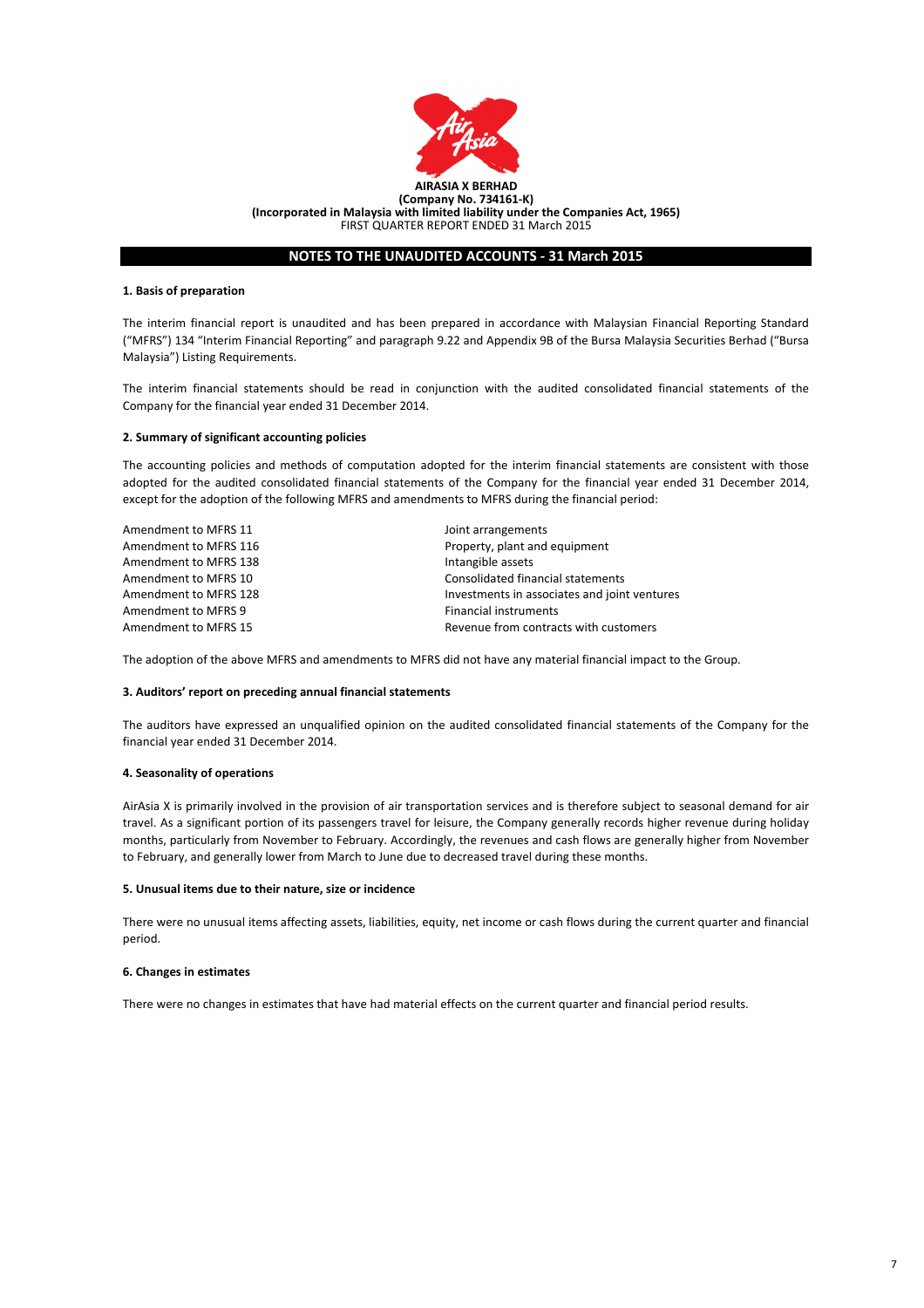

#### **7. Capital and reserves**

#### **8. Dividend paid**

#### **9. Segment reporting**

No dividends were declared or approved in the quarter ended 31 March 2015.

 $\mathbf{1}$ EBITDAR/ (LBITDAR) represents earnings/ (loss) before finance cost, taxation, depreciation, amortisation and aircraft rental expenses.

The Company was listed on the Main Market of Bursa Malaysia on 10 July 2013 and has successfully issued 593 million new ordinary shares of RM 0.15 each at RM1.25 per share for capital expenditure, repayment of bank borrowings, general working capital and listing expenses purposes. Upon completion, the issued and fully paid ordinary shares of the Company amounted to 2,370 million ordinary shares of RM0.15 each and share premium of RM651.9 million has been included in the share premium account.

|                                        |                                                     | <b>INDIVIDUAL QUARTER</b>                           |                                                    | <b>CUMULATIVE</b>                                  |
|----------------------------------------|-----------------------------------------------------|-----------------------------------------------------|----------------------------------------------------|----------------------------------------------------|
|                                        | <b>Quarter ended</b><br>31/03/2015<br><b>RM'000</b> | <b>Quarter ended</b><br>31/03/2014<br><b>RM'000</b> | <b>Period Ended</b><br>31/03/2015<br><b>RM'000</b> | <b>Period Ended</b><br>31/03/2014<br><b>RM'000</b> |
| Revenue                                |                                                     |                                                     |                                                    |                                                    |
| North Asia                             | 361,818                                             | 357,939                                             | 361,818                                            | 357,939                                            |
| Australia                              | 246,172                                             | 289,446                                             | 246,172                                            | 289,446                                            |
| <b>Others</b>                          | 167,384                                             | 102,094                                             | 167,384                                            | 102,094                                            |
|                                        | 775,374                                             | 749,479                                             | 775,374                                            | 749,479                                            |
|                                        |                                                     | <b>INDIVIDUAL QUARTER</b>                           | <b>CUMULATIVE</b>                                  |                                                    |
|                                        | <b>Quarter ended</b><br>31/03/2015<br><b>RM'000</b> | <b>Quarter ended</b><br>31/03/2014<br><b>RM'000</b> | <b>Period Ended</b><br>31/03/2015<br><b>RM'000</b> | <b>Period Ended</b><br>31/03/2014<br><b>RM'000</b> |
| <b>EBITDAR/ (LBITDAR)</b> <sup>1</sup> |                                                     |                                                     |                                                    |                                                    |
| North Asia                             | 43,451                                              | 66,934                                              | 43,451                                             | 66,934                                             |
| Australia                              | 40,241                                              | (2, 294)                                            | 40,241                                             | (2, 294)                                           |
| Others                                 | 89,670                                              | 6,764                                               | 89,670                                             | 6,764                                              |
|                                        | 173,362                                             | 71,404                                              | 173,362                                            | 71,404                                             |

|                                                        | <b>RM.000</b> |  |
|--------------------------------------------------------|---------------|--|
| (Loss Before Tax) ("(LBT)")/ Profit Before Tax ("PBT") |               |  |
| North Asia                                             | (108, 271)    |  |
| Australia                                              | (59, 612)     |  |
| <b>Others</b>                                          | 50,605        |  |
|                                                        | (117, 278)    |  |

| <b>RM'000</b> | <b>RM'000</b> | <b>RM'000</b> | <b>RM'000</b> |
|---------------|---------------|---------------|---------------|
| (108, 271)    | 14,908        | (108, 271)    | 14,908        |
| (59, 612)     | (52, 622)     | (59, 612)     | (52, 622)     |
| 50,605        | (10,414)      | 50,605        | (10, 414)     |
| (117,278)     | (48,128)      | (117,278)     | (48,128)      |
|               |               |               |               |

| <b>INDIVIDUAL QUARTER</b>   |            | <b>CUMULATIVE</b>   |                     |
|-----------------------------|------------|---------------------|---------------------|
| Quarter ended Quarter ended |            | <b>Period Ended</b> | <b>Period Ended</b> |
| 31/03/2015                  | 31/03/2014 | 31/03/2015          | 31/03/2014          |

Note:

The reportable operating segments of the Group have been identified as North Asia, Australia and others.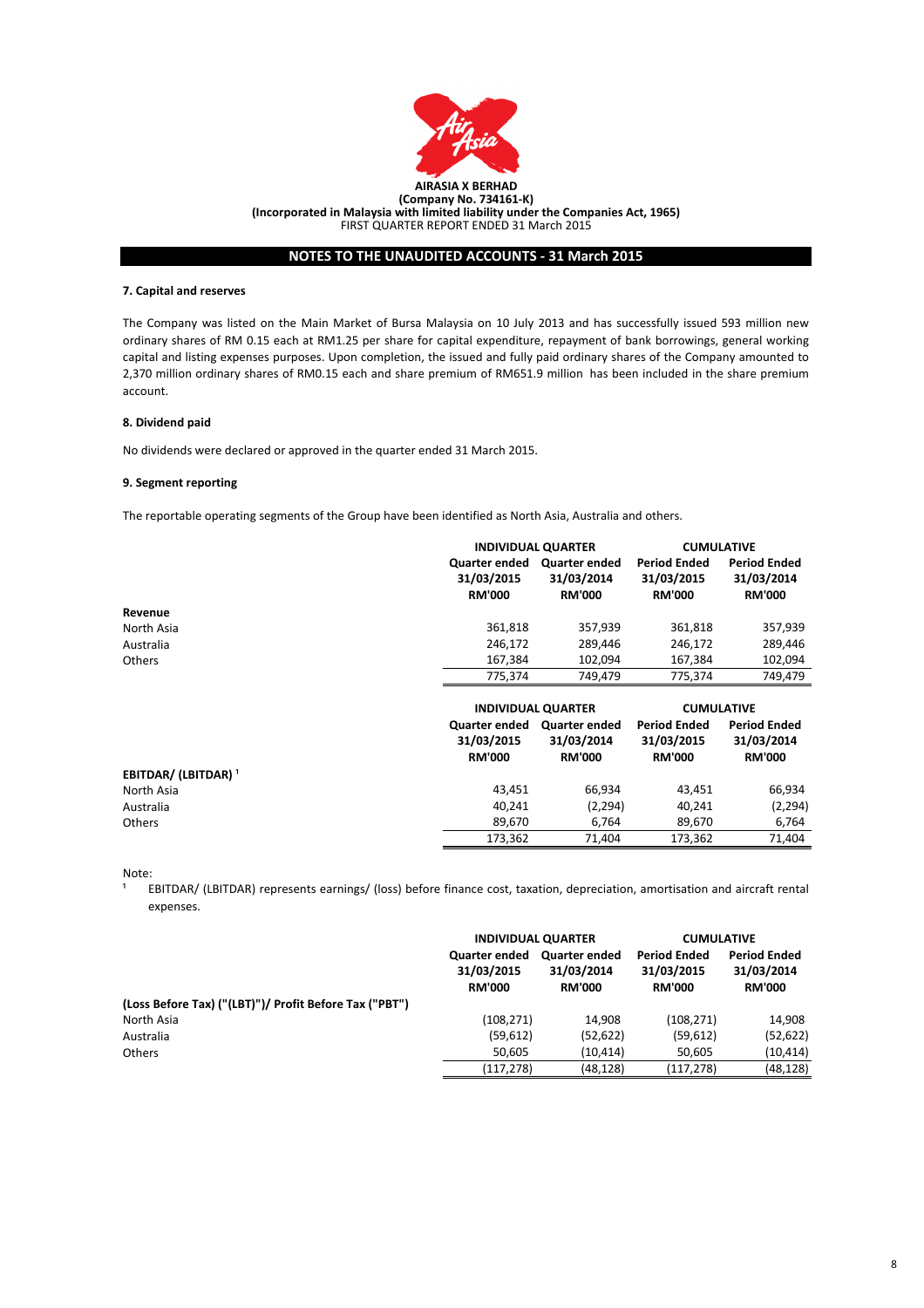

#### **10. Revenue**

#### **11. Staff cost**

#### **12. Other income**

Ancillary revenue includes assigned seat, cancellation, documentation and other fees, and the on-board sale of meals and merchandise.

|                                 |                                                     | <b>INDIVIDUAL QUARTER</b>                           |                                                    | <b>CUMULATIVE</b>                                  |
|---------------------------------|-----------------------------------------------------|-----------------------------------------------------|----------------------------------------------------|----------------------------------------------------|
|                                 | <b>Quarter ended</b><br>31/03/2015<br><b>RM'000</b> | <b>Quarter ended</b><br>31/03/2014<br><b>RM'000</b> | <b>Period Ended</b><br>31/03/2015<br><b>RM'000</b> | <b>Period Ended</b><br>31/03/2014<br><b>RM'000</b> |
| Scheduled flights               | 396,191                                             | 422,144                                             | 396,191                                            | 422,144                                            |
| Charter flights                 | 113,373                                             | 62,875                                              | 113,373                                            | 62,875                                             |
| Fuel surcharge                  | 64,389                                              | 81,801                                              | 64,389                                             | 81,801                                             |
| Freight and cargo               | 27,400                                              | 25,294                                              | 27,400                                             | 25,294                                             |
| Ancillary revenue               | 126,604                                             | 148,440                                             | 126,604                                            | 148,440                                            |
| Management fee                  | 374                                                 | 579                                                 | 374                                                | 579                                                |
| Aircraft operating lease income | 47,043                                              | 8,346                                               | 47,043                                             | 8,346                                              |
|                                 | 775,374                                             | 749,479                                             | 775,374                                            | 749,479                                            |

|                                         | <b>INDIVIDUAL QUARTER</b>                           |                                                     | <b>CUMULATIVE</b>                                  |                                                    |
|-----------------------------------------|-----------------------------------------------------|-----------------------------------------------------|----------------------------------------------------|----------------------------------------------------|
|                                         | <b>Quarter ended</b><br>31/03/2015<br><b>RM'000</b> | <b>Quarter ended</b><br>31/03/2014<br><b>RM'000</b> | <b>Period Ended</b><br>31/03/2015<br><b>RM'000</b> | <b>Period Ended</b><br>31/03/2014<br><b>RM'000</b> |
| Wages, salaries, bonuses and allowances | 67,340                                              | 66,374                                              | 67,340                                             | 66,374                                             |
| Defined contribution retirement plan    | 6,651                                               | 5,215                                               | 6,651                                              | 5,215                                              |
| Share option expense                    | 197                                                 | 248                                                 | 197                                                | 248                                                |
|                                         | 74,188                                              | 71,837                                              | 74,188                                             | 71,837                                             |

|                                                   | <b>INDIVIDUAL QUARTER</b>                           |                                                     | <b>CUMULATIVE</b>                                  |                                                    |
|---------------------------------------------------|-----------------------------------------------------|-----------------------------------------------------|----------------------------------------------------|----------------------------------------------------|
|                                                   | <b>Quarter ended</b><br>31/03/2015<br><b>RM'000</b> | <b>Quarter ended</b><br>31/03/2014<br><b>RM'000</b> | <b>Period Ended</b><br>31/03/2015<br><b>RM'000</b> | <b>Period Ended</b><br>31/03/2014<br><b>RM'000</b> |
| Gain on disposal of property, plant and equipment | 3,238                                               | $\overline{\phantom{a}}$                            | 3,238                                              | $\blacksquare$                                     |
| Commission income from insurance                  | 1,473                                               | 1,664                                               | 1,473                                              | 1,664                                              |
| <b>Others</b>                                     | 1,970                                               | 1,499                                               | 1,970                                              | 1,499                                              |
|                                                   | 6,681                                               | 3,163                                               | 6,681                                              | 3,163                                              |

Other income ('others') includes concession received from supplier, commission received from advertising activities and marketing incentives received from certain airport authorities.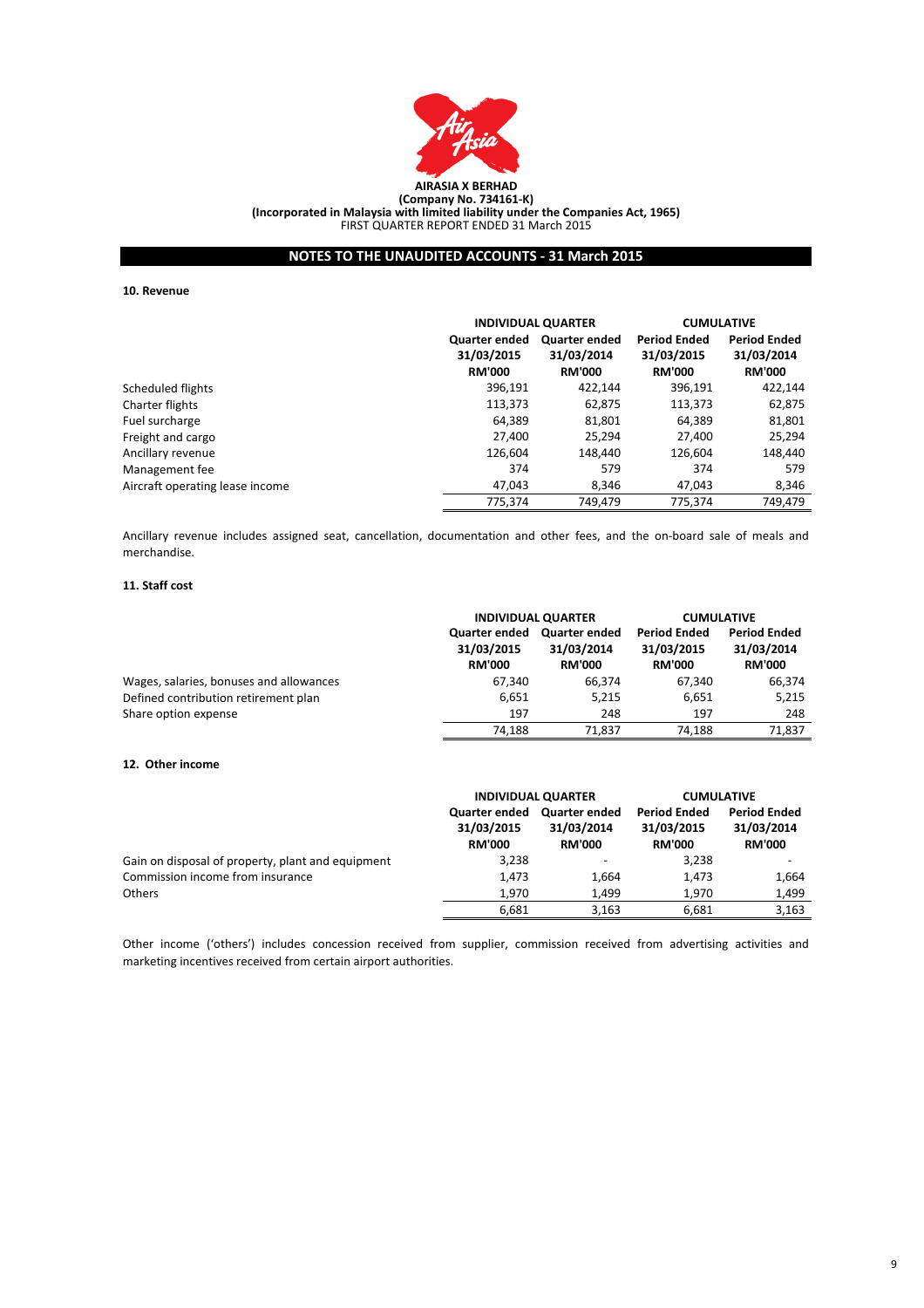

# **13. Finance income/ (costs)**

|                                                 | <b>INDIVIDUAL QUARTER</b><br><b>Quarter ended</b><br>31/03/2015 | <b>Quarter ended</b><br>31/03/2014 | <b>CUMULATIVE</b><br><b>Period Ended</b><br>31/03/2015 | <b>Period Ended</b><br>31/03/2014 |
|-------------------------------------------------|-----------------------------------------------------------------|------------------------------------|--------------------------------------------------------|-----------------------------------|
|                                                 | <b>RM'000</b>                                                   | <b>RM'000</b>                      | <b>RM'000</b>                                          | <b>RM'000</b>                     |
| <b>Finance income:</b>                          |                                                                 |                                    |                                                        |                                   |
| Interest income on deposits with licensed banks | 246                                                             | 118                                | 246                                                    | 118                               |
| <b>Finance costs:</b>                           |                                                                 |                                    |                                                        |                                   |
| Interest expense on bank borrowings             | (20, 147)                                                       | (20, 277)                          | (20, 147)                                              | (20, 277)                         |
| Bank facilities and other charges               | (644)                                                           | (22)                               | (644)                                                  | (22)                              |
|                                                 | (20, 791)                                                       | (20,299)                           | (20,791)                                               | (20, 299)                         |
| Foreign exchange (loss)/ gain                   |                                                                 |                                    |                                                        |                                   |
| Unrealised foreign exchange (loss)/ gain on:    |                                                                 |                                    |                                                        |                                   |
| - Borrowings                                    | (89, 249)                                                       | (23, 884)                          | (89, 249)                                              | (23, 884)                         |
| - Deposits and bank balances                    | 2,015                                                           | (272)                              | 2,015                                                  | (272)                             |
|                                                 | (87, 234)                                                       | (24, 156)                          | (87, 234)                                              | (24, 156)                         |
| Fair value movement recycled from cash          |                                                                 |                                    |                                                        |                                   |
| flow hedge reserve and others                   |                                                                 | 34,255                             |                                                        | 34,255                            |
| Net foreign exchange (loss)/ gain               | (87, 234)                                                       | 10,099                             | (87, 234)                                              | 10,099                            |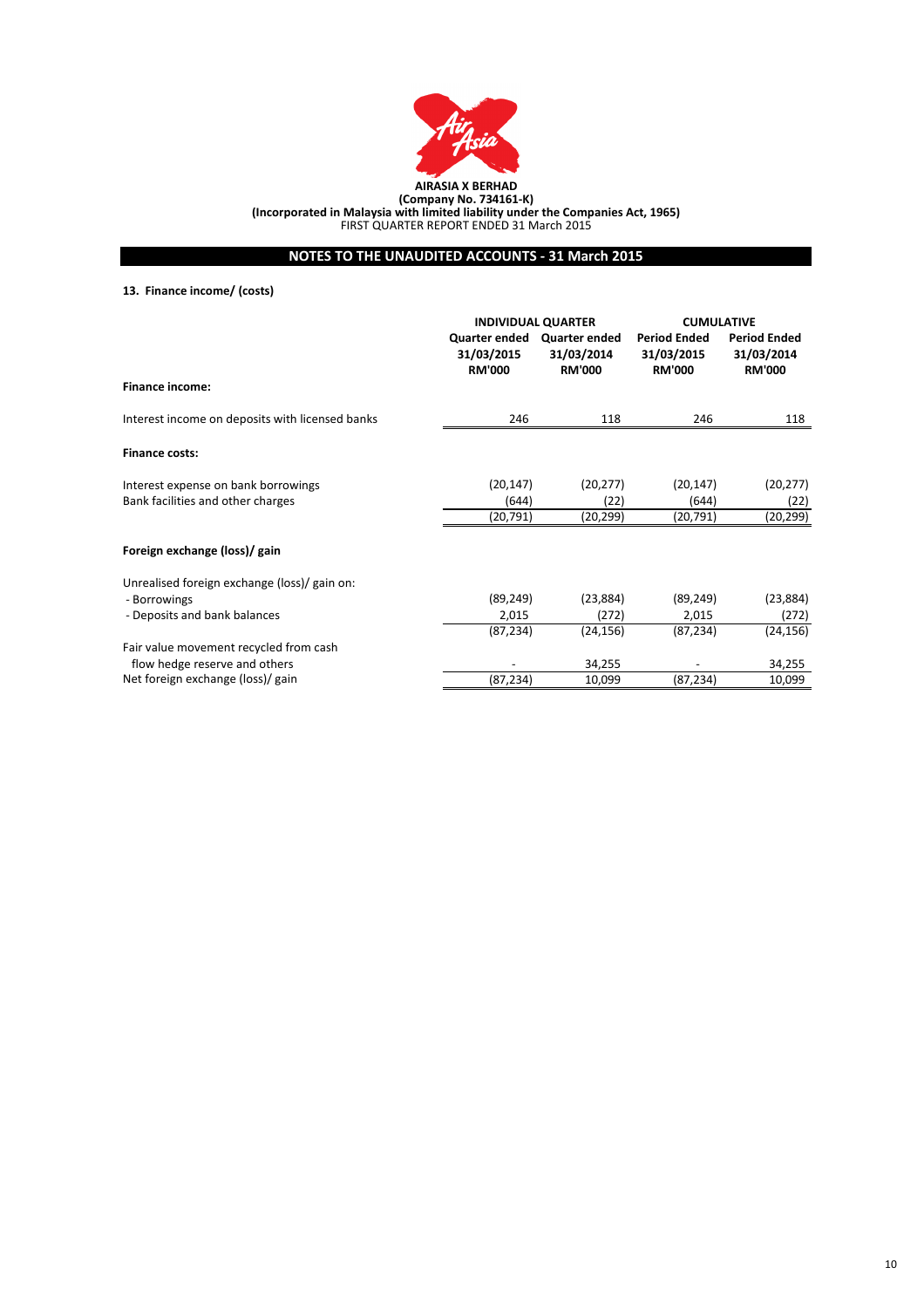

#### **14. Taxation**

#### **Current taxation**

The current taxation charge comprises tax payable on interest income.

#### **Deferred taxation**

### **15. Disclosure of realised and unrealised accumulated losses**

|                                                                         | As at<br>31/03/2015<br><b>RM'000</b> | As at<br>31/12/2014<br><b>RM'000</b> |
|-------------------------------------------------------------------------|--------------------------------------|--------------------------------------|
| Total accumulated losses of AirAsia X Berhad and its subsidiaries       |                                      |                                      |
| - Realised                                                              | (333, 917)                           | (212,800)                            |
| - Unrealised                                                            | (249, 641)                           | (260,775)                            |
|                                                                         | (583, 558)                           | (473, 575)                           |
| Total share of accumulated losses from associated company<br>- Realised | (20,018)                             | (19, 516)                            |
| Total share of accumulated losses from joint venture                    |                                      |                                      |

|                                                       | <b>INDIVIDUAL QUARTER</b>                           |                                                     | <b>CUMULATIVE</b>                                  |                                                    |
|-------------------------------------------------------|-----------------------------------------------------|-----------------------------------------------------|----------------------------------------------------|----------------------------------------------------|
|                                                       | <b>Quarter ended</b><br>31/03/2015<br><b>RM'000</b> | <b>Quarter ended</b><br>31/03/2014<br><b>RM'000</b> | <b>Period Ended</b><br>31/03/2015<br><b>RM'000</b> | <b>Period Ended</b><br>31/03/2014<br><b>RM'000</b> |
| <b>LBT</b>                                            | (117, 278)                                          | (48, 128)                                           | (117, 278)                                         | (48, 128)                                          |
| Tax calculated at Malaysian statutory tax rate of 25% | (29, 320)                                           | (13, 320)                                           | (29, 320)                                          | (13, 320)                                          |
| Tax effects:                                          |                                                     |                                                     |                                                    |                                                    |
| - Under/ (over) accrual in prior year                 | 8,381                                               | (2, 174)                                            | 8,381                                              | (2, 174)                                           |
| - tax incentives                                      |                                                     | (18, 591)                                           |                                                    | (18, 591)                                          |
| - expenses not deductible for tax purposes            | 14,020                                              | 7,410                                               | 14,020                                             | 7,410                                              |
| - income not subject to tax                           | (809)                                               |                                                     | (809)                                              |                                                    |
| - Changes in statutory tax rate                       | 16,366                                              | (10, 172)                                           | 16,366                                             | (10, 172)                                          |
| Taxation                                              | 8,638                                               | (36, 847)                                           | 8,638                                              | (36, 847)                                          |

| - Realised               | 750<br>(31,753) | (16, 322)  |
|--------------------------|-----------------|------------|
| Total accumulated losses | (635, 329)      | (509, 413) |

The cumulative losses of the Group and its subsidiaries comprise realised and unrealised losses are as follows:

The following table sets forth the reconciliation between the Malaysian statutory and actual tax credit earned by the Group for the financial period indicated.

During the financial period ended 31 March 2015, the Company recognised a net tax expense of RM8.6 million, as compared to a net tax allowance of RM36.8 million in the financial period ended 31 March 2014. 1Q15 has lower capital allowances claimed comparing to 1Q14, due mainly to lesser acquisition of property, plant and equipment as well as allowances has been fully claimed in Year Assessment 2014.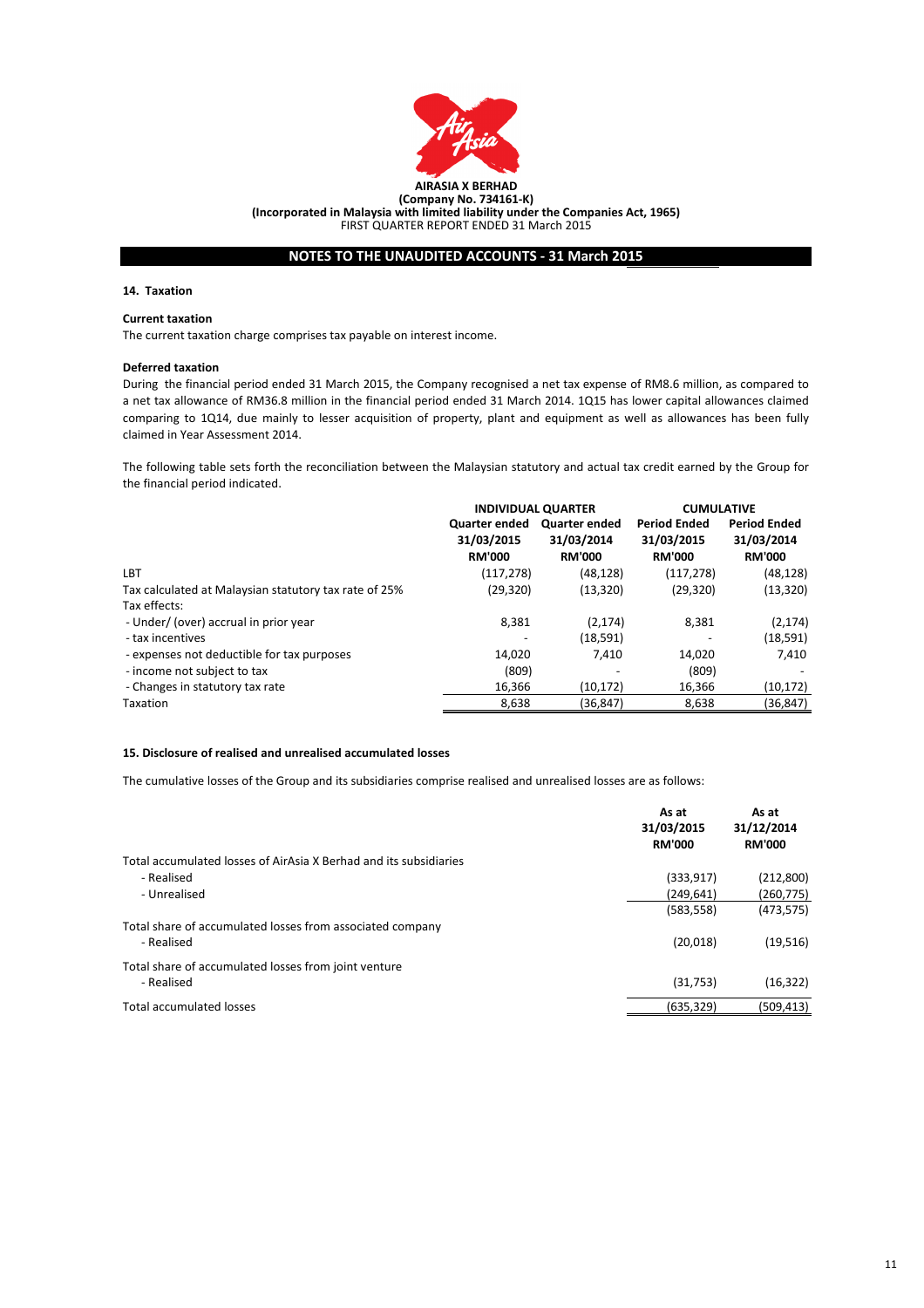

#### **16. Property, plant and equipment**

#### **(a) Acquisition and disposal**

#### **(b) Revaluation**

#### **(c) Write-off**

#### **17. Deposits on aircraft purchase**

#### **18. Other deposits and prepayments**

#### **19. Investment in an associate**

The details of the associate is as follows:-

During the quarter ended 31 March 2015, proceeds from disposal of plant, plant and equipment totalled RM155.8 million (quarter ended 31 March 2014: RM nil).

Other deposits and prepayments include prepayments for maintenance of aircraft and deposits paid to lessors for leased aircraft. These prepayments and deposits are denominated in US Dollar.

The deposits on aircraft purchase are denominated in US Dollars ("USD") and are in respect of pre-delivery payments on aircraft purchase, which will be delivered between April 2015 to May 2025. Pre-delivery payments constitute instalments made in respect of the price of the aircraft and are deducted from the final price on delivery.

|                            | <b>Group effective equity interest</b> |            |            |                                         |  |
|----------------------------|----------------------------------------|------------|------------|-----------------------------------------|--|
|                            | Country of                             | 31/03/2015 | 31/12/2014 | Principal                               |  |
| <b>Name</b>                | Incorporation                          | %          | %          | activity                                |  |
| Thai AAX Co., Ltd ("TAAX") | Thailand                               | 49%        | 49%        | Commercial air<br>transport<br>services |  |

|                                          | As at<br>31/03/2015<br><b>RM'000</b> | As at<br>31/12/2014<br><b>RM'000</b> |
|------------------------------------------|--------------------------------------|--------------------------------------|
| Unquoted investments, at cost            | 20,018                               | 20,018                               |
| Group's share of post-acquisition losses | (20,018)                             | (20, 018)                            |
|                                          | $\qquad \qquad$                      | $\sim$                               |

There was no revaluation of property, plant and equipment for the quarter ended 31 March 2015 (quarter ended 31 March 2014: RM Nil).

There was no revaluation of property, plant and equipment for the quarter ended 31 March 2015 (quarter ended 31 March 2014: RM Nil).

TAAX is a private company for which there are no quoted market price available for its shares.

During the quarter ended 31 March 2015, the Group acquired property, plant and equipment amounting to RM4.8 million (quarter ended 31 March 2014: RM361.3 million).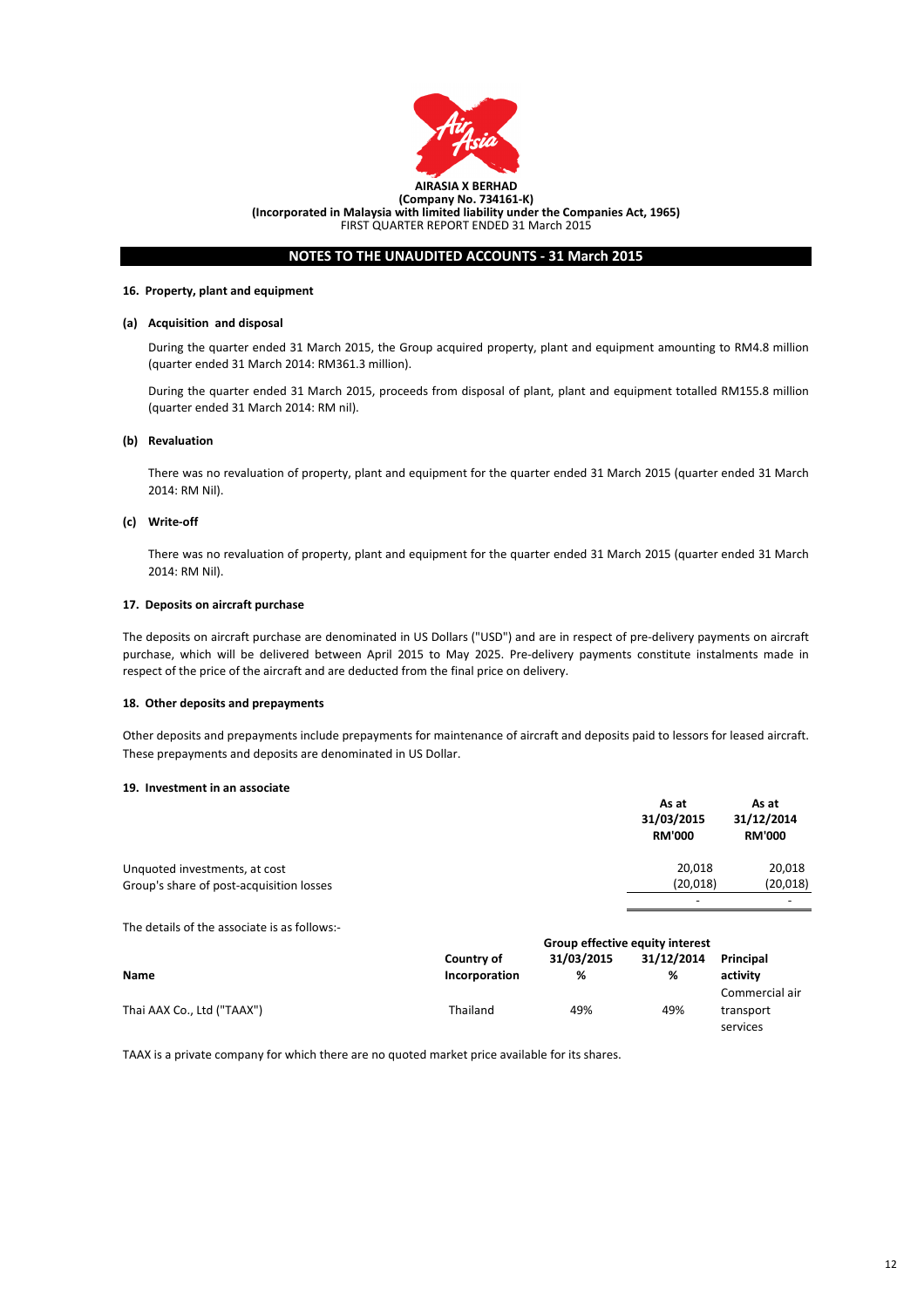

**20. Investment in a joint venture**

### **21. Receivables and prepayments**

#### **22. Deposits, cash and bank balances**

#### **23. Trade and other payables**

| Trade payables              |
|-----------------------------|
| Other payables and accruals |

|                               | As at<br>31/03/2015<br><b>RM'000</b> | As at<br>31/12/2014<br><b>RM'000</b> |
|-------------------------------|--------------------------------------|--------------------------------------|
| Cash and bank balances        | 65,965                               | 74,937                               |
| Deposits with licensed banks  | 77,233                               | 52,261                               |
|                               | 143,198                              | 127,198                              |
| Deposit pledged as securities | (52, 218)                            | (52, 261)                            |
| Cash and cash equivalents     | 90,980                               | 74,937                               |

| As at         | As at         |
|---------------|---------------|
| 31/03/2015    | 31/12/2014    |
| <b>RM'000</b> | <b>RM'000</b> |
| 396,109       | 379,634       |
| 281,708       | 226,078       |
| 677,817       | 605,712       |

|                                          | As at<br>31/03/2015<br><b>RM'000</b> | As at<br>31/12/2014<br><b>RM'000</b> |
|------------------------------------------|--------------------------------------|--------------------------------------|
| Unquoted investments, at cost            | 37,566                               | 53,888                               |
| Group's share of post-acquisition losses | (15, 431)                            | (16, 322)                            |
|                                          | 22,135                               | 37,566                               |

|                                               | As at<br>31/03/2015<br><b>RM'000</b> | As at<br>31/12/2014<br><b>RM'000</b> |
|-----------------------------------------------|--------------------------------------|--------------------------------------|
| Trade receivables                             | 56,351                               | 43,176                               |
| Other receivables                             | 68,925                               | 51,102                               |
| Prepayments                                   | 96,900                               | 78,350                               |
| Deposits                                      | 33,489                               | 11,249                               |
| Less: Allowance for impairment of receivables | 255,665                              | 183,877                              |
|                                               | (2,950)                              | (2,950)                              |
|                                               | 252,715                              | 180,927                              |

For the purpose of the statement of cash flows, cash and cash equivalents include the following:

The details of the joint venture is as follows:-

|                                      | <b>Group effective equity interest</b> |            |            |                |
|--------------------------------------|----------------------------------------|------------|------------|----------------|
|                                      | Country of                             | 31/03/2015 | 31/12/2014 | Principal      |
| <b>Name</b>                          | Incorporation                          | %          | %          | activity       |
|                                      |                                        |            |            | Commercial air |
| PT. Indonesia AirAsia Extra ("IAAX") | Indonesia                              | 49%        | 49%        | transport      |
|                                      |                                        |            |            | services       |

IAAX is a private company for which there are no quoted market price available for its shares.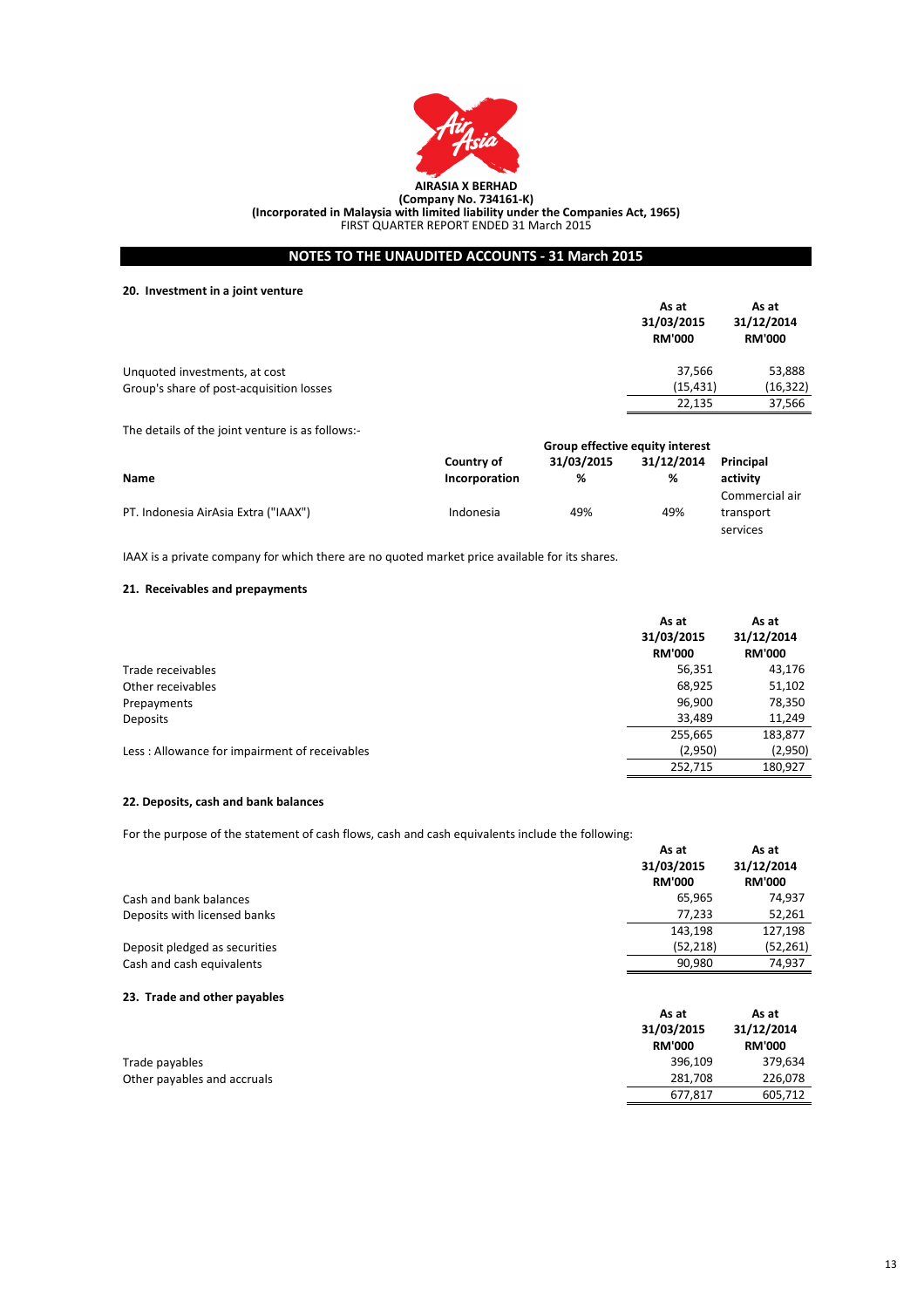

**24. Borrowings**

|                                                                         | As at<br>31/03/2015<br><b>RM'000</b> | As at<br>31/12/2014<br><b>RM'000</b> |
|-------------------------------------------------------------------------|--------------------------------------|--------------------------------------|
| <b>Current</b>                                                          |                                      |                                      |
| Secured:                                                                |                                      |                                      |
| - Revolving credit                                                      | 290,865                              | 316,026                              |
| - Term loans                                                            | 172,114                              | 162,202                              |
| - Hire purchase                                                         | 16                                   | 17                                   |
| - Bridging loan                                                         | 75,000                               |                                      |
| Unsecured:                                                              |                                      |                                      |
| - Commodity structured trade finance                                    |                                      | 35,000                               |
|                                                                         | 537,995                              | 513,245                              |
| Non-current                                                             |                                      |                                      |
| Secured:                                                                |                                      |                                      |
| - Term loans                                                            | 1,088,164                            | 1,066,051                            |
| - Hire purchase                                                         | 45<br>1,088,209                      | 49<br>1,066,100                      |
|                                                                         | 1,626,204                            | 1,579,345                            |
| <b>Total borrowings</b>                                                 |                                      |                                      |
| The currency profile of borrowings is as follows:                       |                                      |                                      |
|                                                                         | As at                                | As at                                |
|                                                                         | 31/03/2015                           | 31/12/2014                           |
|                                                                         | <b>RM'000</b>                        | <b>RM'000</b>                        |
| Ringgit Malaysia                                                        | 136,062                              | 75,066                               |
| <b>US Dollar</b>                                                        | 1,490,142                            | 1,504,279                            |
|                                                                         | 1,626,204                            | 1,579,345                            |
| The movement of the borrowings during the financial period as follows:- |                                      |                                      |
|                                                                         | As at                                | As at                                |
|                                                                         | 31/03/2015                           | 31/03/2014                           |
|                                                                         | <b>RM'000</b>                        | <b>RM'000</b>                        |
| At beginning of financial period                                        | 1,579,345                            | 1,996,253                            |
| Proceeds from borrowings                                                | 211,500                              | 237,691                              |
| Repayment of borrowings                                                 | (253,890)                            | (100, 899)                           |
| Unrealised foreign exchange loss on borrowings                          | 89,249                               | (17, 044)                            |
| At end of financial period                                              | 1,626,204                            | 2,116,001                            |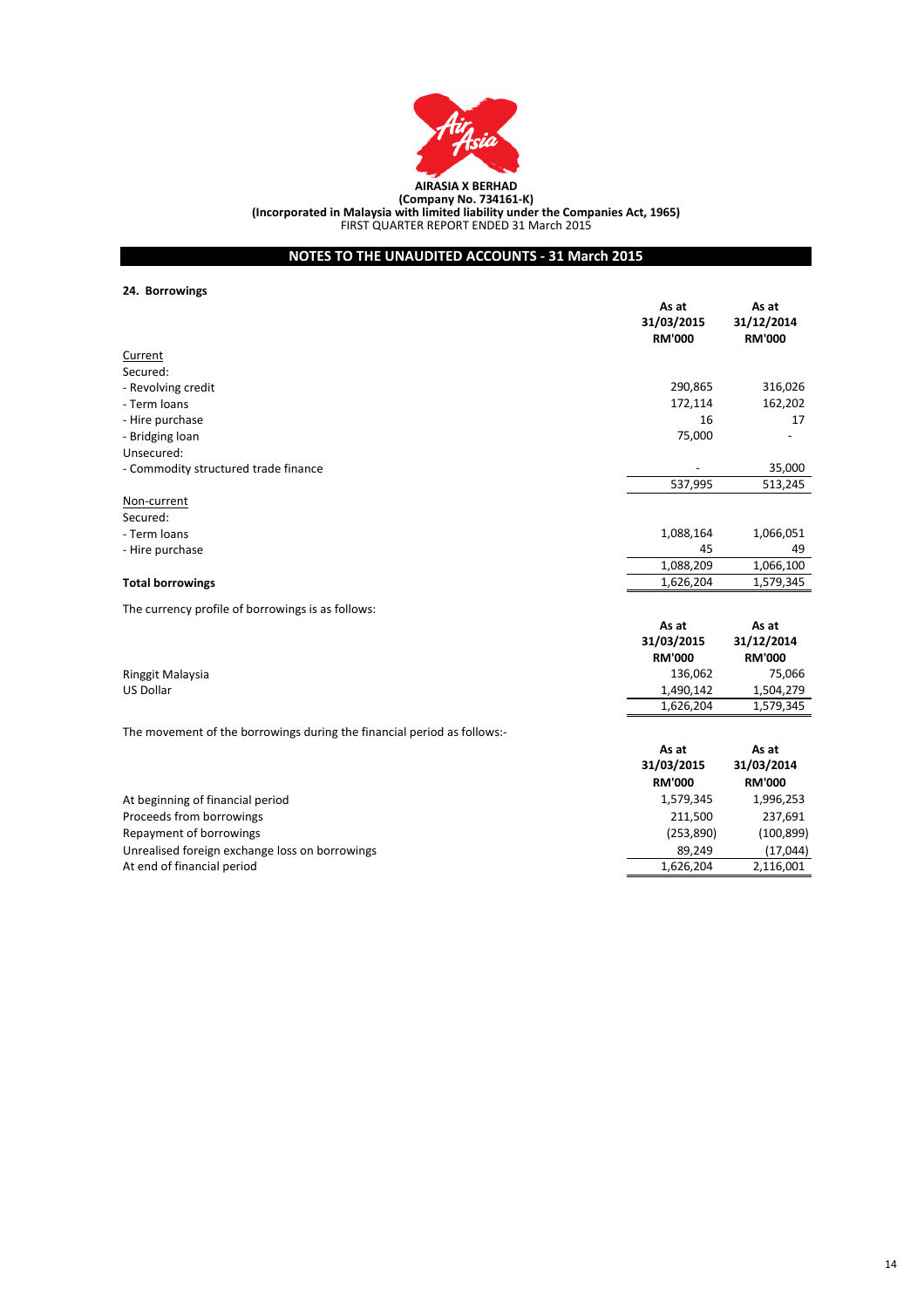

#### **25. Derivative Financial Instruments**

#### **26. Share capital**

#### **27. Loss per share**

#### Basic loss per share

### Diluted loss per share

The diluted loss per share of the Group is similar to the basic loss per share as the Group does not have any potential dilutive ordinary shares in issue.

|                                                                                                               | As at<br>31/03/2015<br><b>RM'000</b> | As at<br>31/12/2014<br><b>RM'000</b> |
|---------------------------------------------------------------------------------------------------------------|--------------------------------------|--------------------------------------|
| Authorised:                                                                                                   |                                      |                                      |
| Ordinary shares of RM0.15 each:                                                                               |                                      |                                      |
| At beginning and end of financial period/year                                                                 | 500,000                              | 500,000                              |
| Issued and fully paid up:<br>Ordinary shares of RM0.15 each:<br>At beginning and end of financial period/year | 355,556                              | 355,556                              |
|                                                                                                               |                                      |                                      |

Basic loss per share is calculated by dividing the net profit for the quarter/financial period by the weighted average number of ordinary shares in issue during the quarter/financial period.

|                                                            | <b>INDIVIDUAL QUARTER</b>          |                                    | <b>CUMULATIVE</b>                 |                                   |
|------------------------------------------------------------|------------------------------------|------------------------------------|-----------------------------------|-----------------------------------|
|                                                            | <b>Quarter ended</b><br>31/03/2015 | <b>Quarter Ended</b><br>31/03/2014 | <b>Period Ended</b><br>31/03/2015 | <b>Period Ended</b><br>31/03/2014 |
| Net loss for the individual quarter/ financial period      |                                    |                                    |                                   |                                   |
| (RM'000)                                                   | (125, 916)                         | (11, 281)                          | (125, 916)                        | (11, 281)                         |
| Weighted average number of ordinary shares in issue ('000) | 2,370,370                          | 2,370,370                          | 2,370,370                         | 2,370,370                         |
| Loss per share (sen)                                       | (5.3)                              | (0.5)                              | (5.3)                             | (0.5)                             |

The full fair value of a hedging derivative is classified as a non-current asset if the remaining maturity of the hedge item is more than 12 months and, as a current asset, if the maturity of the hedged item is less than 12 months. Derivatives held for trading are those which do not qualify for hedge accounting.

The level 2 hedging derivatives comprise fuel contracts. The Group entered into Singapore Jet Kerosene fixed swap contracts with a related party during the financial quarter/period 31 March 2015, where the contracts are classified as derivatives held for trading.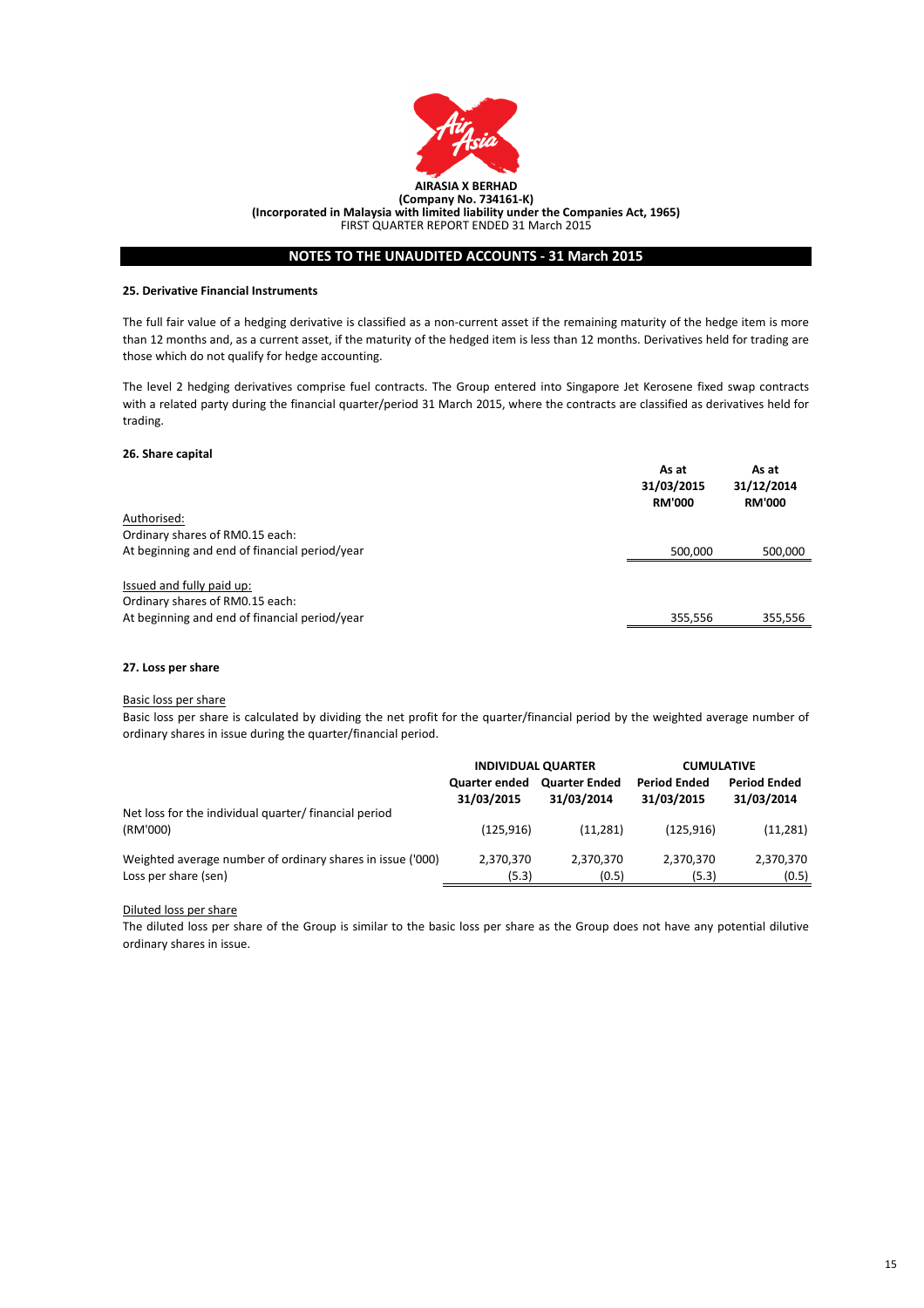

#### **28. Post balance sheet events**

### **29. Contingent assets and contingent liabilities**

As at the date of this report, the Group does not have any contingent assets or contingent liabilities.

#### **30. Capital commitments outstanding not provided for in the interim financial report**

(a) Capital commitments not provided for in the financial statements are as follows:-

#### (b) Non-cancellable operating leases

The future minimum lease payments and sublease receipts under non-cancellable operating leases are as follows:-

|                                  | As at<br>31/03/2015<br><b>RM'000</b> | As at<br>31/12/2014<br><b>RM'000</b> |
|----------------------------------|--------------------------------------|--------------------------------------|
| Future minimum lease payments    | 9,336,347                            | 8,957,585                            |
| Future minimum sublease receipts | 1,497,517                            | 978,782                              |

|                   | As at<br>31/03/2015<br><b>RM'000</b> | As at<br>31/12/2014<br><b>RM'000</b> |
|-------------------|--------------------------------------|--------------------------------------|
| Aircraft purchase | 78,587,052                           | 74,963,361                           |
|                   |                                      |                                      |

As announced on 30 January 2015, the Company has proposed renounceable rights issue of new ordinary shares of RM0.15 each in AAX ("AAX Shares") together with free detachable warrants to raise gross proceeds of up to RM395.00 million ("Proposed Rights Issue with Warrants"); and to increase in the authorised share capital of AAX from RM500.00 million comprising 3,333,333,333 AAX Shares to RM1,000.00 million comprising 6,666,666,667 AAX Shares ("Proposed Increase in the Authorised Share Capital") as well as the corresponding proposed amendment to the Company's memorandum and articles of association as a consequence of the Proposed Increase in the Authorised Share Capital ("Proposed Amendment"). The corporate transaction was approved by the shareholders at the Extraordinary General Meeting held on 27 March 2015.

On 15 May 2015, the Company has announced the submission of the Abridged Prospectus ("AP") which is in relation to the Proposed rights issue with warrants.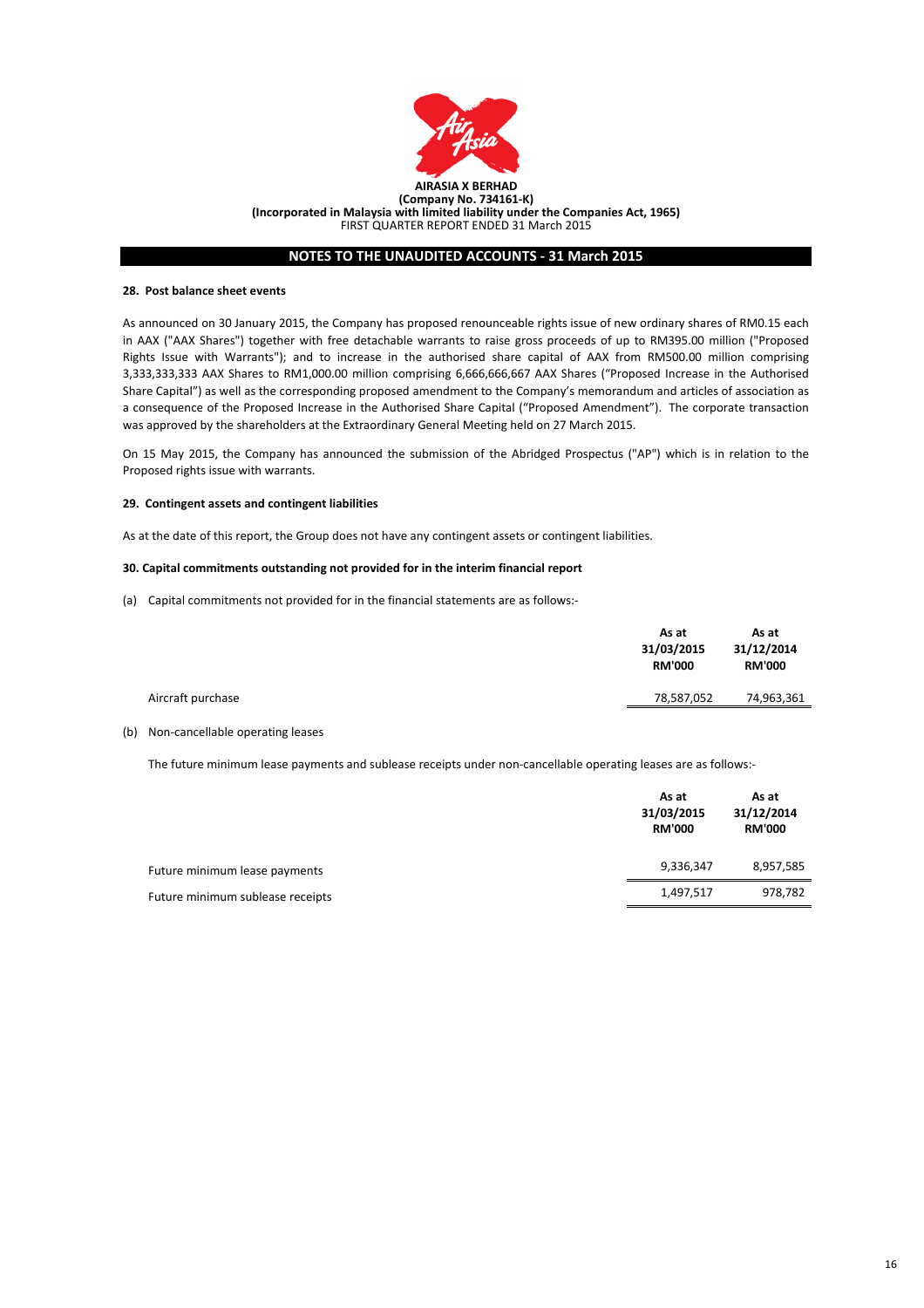

### **31. Significant related parties transactions**

These following items have been included in the income statement:

| Name of companies                                     | Relationship                                                               |
|-------------------------------------------------------|----------------------------------------------------------------------------|
| Thai AirAsia X Co Ltd ("TAAX")                        | Associate                                                                  |
| PT Indonesia AirAsia Extra ("IAAX")                   | Joint Venture<br>Shareholder of the Company for which there is no control, |
|                                                       | significant influence or joint control, and common Directors               |
| AirAsia Berhad ("AAB")                                | and shareholders                                                           |
| Caterhamjet Global Ltd ("CJG")                        | <b>Common Directors and shareholders</b>                                   |
| Thai AirAsia Co. Ltd ("TAA")                          | <b>Common Directors and shareholders</b>                                   |
| PT Indonesia AirAsia ("IAA")                          | <b>Common Directors and shareholders</b>                                   |
| Zest Airway Inc. ("AAZ")                              | <b>Common Directors and shareholders</b>                                   |
| Asian Aviation Centre of Excellence Sdn Bhd ("AACOE") | <b>Common Directors and shareholders</b>                                   |
| Tune Insurance Malaysia Berhad ("TIMB")               | <b>Common Directors and shareholders</b>                                   |
| Tune Box Sdn Bhd                                      | <b>Common Directors and shareholders</b>                                   |
| Asian Contact Centres Sdn Bhd ("ACC")                 | <b>Common Directors and shareholders</b>                                   |

|                                                                      | <b>INDIVIDUAL QUARTER</b>                           |                                                     | <b>CUMULATIVE</b>                                  |                                                    |  |
|----------------------------------------------------------------------|-----------------------------------------------------|-----------------------------------------------------|----------------------------------------------------|----------------------------------------------------|--|
|                                                                      | <b>Quarter ended</b><br>31/03/2015<br><b>RM'000</b> | <b>Quarter Ended</b><br>31/03/2014<br><b>RM'000</b> | <b>Period Ended</b><br>31/03/2015<br><b>RM'000</b> | <b>Period Ended</b><br>31/03/2014<br><b>RM'000</b> |  |
| <b>TAAX</b>                                                          |                                                     |                                                     |                                                    |                                                    |  |
| - Aircraft operating lease income for leased aircraft                | 24,932                                              |                                                     | 24,932                                             |                                                    |  |
| <b>IAAX</b><br>- Aircraft operating lease income for leased aircraft | 22,111                                              |                                                     | 22,111                                             |                                                    |  |
| AAB                                                                  |                                                     |                                                     |                                                    |                                                    |  |
| - Operational service charges                                        | (1,820)                                             | (2,016)                                             | (1,820)                                            | (2,016)                                            |  |
| - Brand license fee                                                  | (3,899)                                             | (3,719)                                             | (3,899)                                            | (3,719)                                            |  |
| CJG                                                                  |                                                     |                                                     |                                                    |                                                    |  |
| - Charter air travel services                                        |                                                     | (2, 472)                                            |                                                    | (2, 472)                                           |  |
| <b>TAA</b>                                                           |                                                     |                                                     |                                                    |                                                    |  |
| - Net Operational services charged to/(from) TAA                     | 115                                                 | (150)                                               | 115                                                | (150)                                              |  |
| IAA                                                                  |                                                     |                                                     |                                                    |                                                    |  |
| - Net operational services charged to IAA                            | 373                                                 | 579                                                 | 373                                                | 579                                                |  |

| - Net operational services charged to IAA                                                                                         | 121               |                 | 121               |                 |
|-----------------------------------------------------------------------------------------------------------------------------------|-------------------|-----------------|-------------------|-----------------|
| <b>AACOE</b><br>- Training services                                                                                               | (115)             | (3,891)         | (115)             | (3,891)         |
| <b>TIMB</b><br>- Commission received/ receivable on travel insurance<br>- Premium collected on behalf of TIMB on travel insurance | 1,178<br>(4, 712) | 558<br>(7, 333) | 1,178<br>(4, 712) | 558<br>(7, 333) |
| Tune Box Sdn Bhd<br>- In-flight entertainment system and software expenses                                                        | (738)             | (710)           | (738)             | (710)           |
| <b>ACC</b><br>- Telecommunication and operational expenses                                                                        | (3,846)           | (4, 311)        | (3,846)           | (4, 311)        |

Details of the relationships and transactions between AirAsia X and its significant related parties are as described below.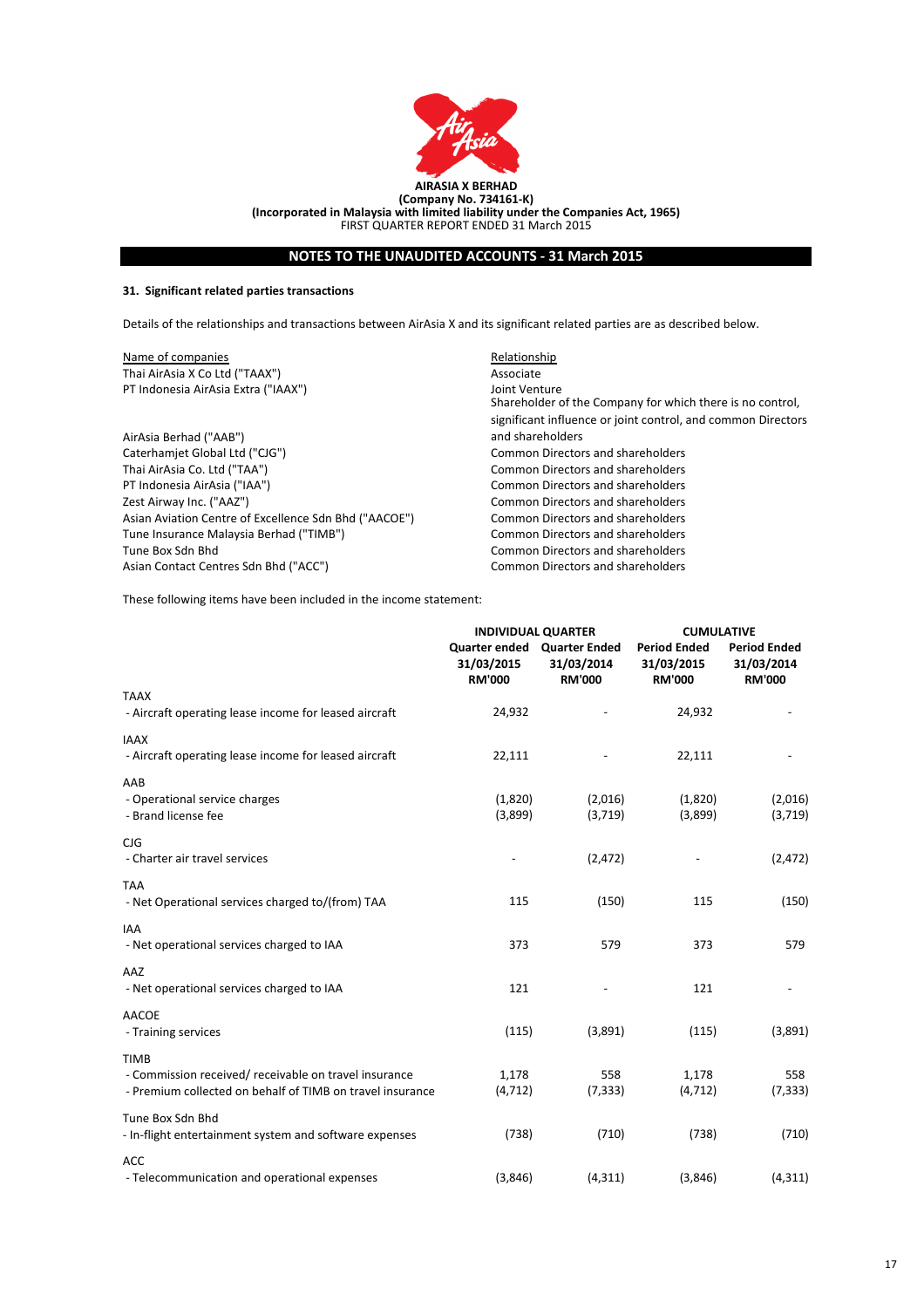

#### **32. Review of performance**

#### 3 months Ended 31 March 2015 Compared to 3 months Ended 31 March 2014

(ii) Charters revenue increased to RM113.4 million in 1Q15 from RM62.9 million in 1Q14 as the Group had more charter contracts secured in the 3 months ended 31 March 2015.

As a result of the weakening RM, the Group recognised unrealised foreign exchange loss on borrowings of RM89.2 million in 1Q15 as compared to RM23.9 million in 1Q14.

In the 3 months ended 31 March 2015, the Group recognised a net tax expense of RM8.6 million as compared to a net tax allowance of RM36.8 million in the 3 months ended 31 March 2014. 1Q15 has lower capital allowances claimed comparing to 1Q14, due mainly to lesser acquisition of property, plant and equipment as well as allowances has been fully claimed in Year Assessment 2014.

As a result of the factors set forth above, the Group recognised a loss after tax of RM125.9 million in the 3 months ended 31

March 2015 as compare to RM11.3 million in the 3 months ended 31 March 2014.

(i) Scheduled flights including fuel surcharges, decreased by 8.6% to RM460.6 million in 1Q15 versus RM503.9 million in 1Q14, due mainly to lower passenger flown. Despite the decreased in load factor of 12.2%, average passenger fare has improved by 7.8% to RM503.39 in 1Q15 from RM467.11 in 1Q14.

The Group's operating expenses for the current quarter decreased 1.2% or RM9.6 million to RM776.1 million, due mainly to:-

The Group achieved higher revenue of RM775.4 million for the first quarter of 2015 ("1Q15"), an increase of 3.5% or RM25.9 million from RM749.5 million in the comparative quarter of 2014 ("1Q14"). As a result, RASK improved 6.9% to 12.9 sen for the quarter as compared to 12.1 sen in 1Q14. The improvement was due mainly to:-

(iii) Ancillary revenue including AirAsia Insure, decreased 14.7% to RM128.1 million in 1Q15 against RM150.1 million in 1Q14, due mainly to the lower number of passengers flown from 1.3 million in the 3 months ended 31 March 2014 to 1.2 million in the 3 months ended 31 March 2015.

(iii) Aircraft operating lease expenses has increased by 116.4% to RM129.6 million in 1Q15 as compared to RM59.9 million in 1Q14. This is due to the increase in number of operating lease aircraft taken in after 1Q14.

(i) Aircraft fuel expenses decreased by 31.6% to RM274.4 million in 1Q15 as compared to RM401.0 million in 1Q14, attributed by lower fuel price.

(ii) Maintenance, overhaul, user charges and other related expenses has increased by 41.9% from RM144.9 million in 1Q14 to RM205.6 million in 1Q15 is due mainly to higher maintenance and service costs for the additional aircrafts taken after 1Q14.

(iv) Aircraft operating lease income increased from RM8.3 million for the 3 months ended 31 March 2014 to RM47.0 for the 3 months ended 31 March 2015, due mainly to additional aircrafts being sub-lease to TAAX and IAAX.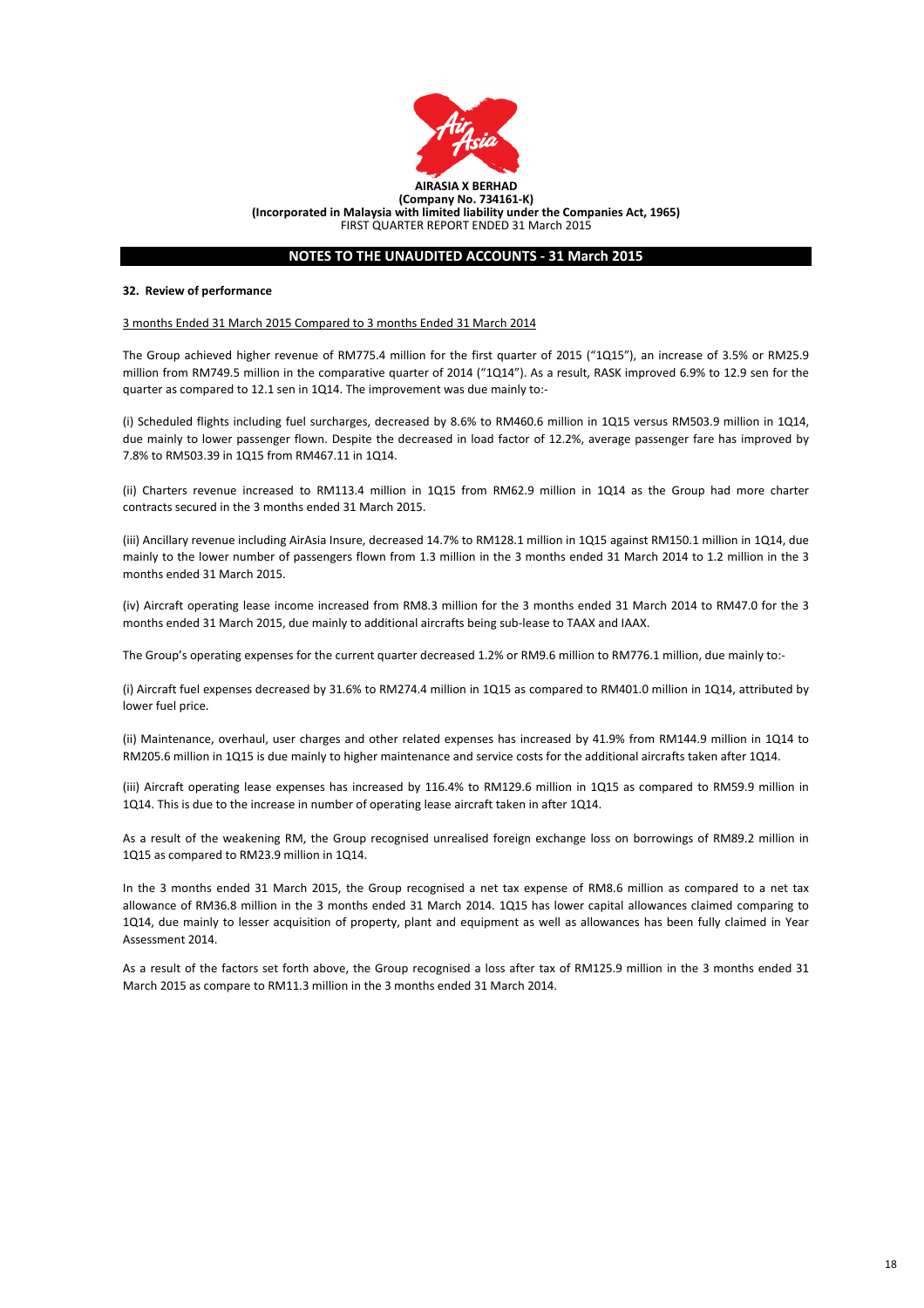

#### **34. Other profit and loss items**

#### **35. Commentary on prospects**

#### **36. Profit forecast**

We are also intensifying our marketing activities and the results of some of these activities are bearing fruit as evidenced by better booking trends in several key markets in the second half of the year.

Our associate Thai AAX has performed well and has turned in a profit of THB 90 million in the quarter. Being profitable at such an early stage of operations is laudable. In the short period since it was setup, it has continued to gain market shares in an otherwise challenging market and we expect that it will continue to do so. Indonesia AAX started its first flight in January 2015 and we will continue to closely monitor its growth in this formative period.

The proposed rights issue will be completed in this coming quarter raising approximately RM 391 million and this recapitalization will put the company in a better footing for its growth plans in the year ahead.

The Group's LBT has decreased by RM83.0 million from RM200.2 million in the quarter ended 31 December 2014 to RM117.3 million in the quarter ended 31 March 2015. The lower LBT in quarter ended 31 March 2015 is mainly due to an one-off transaction from the written off of property, plant and equipment as well as expenses incurred from the sales and leaseback of aircrafts in the quarter ended 31 December 2014.

As part of our strategy in the coming year, we are managing capacity and rationalizing our route strategy. We are also assessing our options with regards to future aircraft deliveries and will continue to pursue further cost reductions.

We are taking the opportunity to significantly streamline our processes and strengthen our internal control systems.

The disclosure requirements for explanatory notes for the variance of actual profit attributable to equity holders of the Company as compared to profit forecasts are not applicable.

#### **33. Loss Before Tax ("LBT") performance (quarter ended 31 March 2015 compared to quarter ended 31 December 2014)**

Taking into account the Proposed Rights Issue with Warrants and the initiatives intended as mentioned above, we believe that we have taken the necessary steps to rationalise our operations and better financial performance.

In the current quarter and financial period, there has been no interest income, other income including investment income, interest expense, depreciation and amortisation, provision for and write off of receivables and inventories, gain or loss on disposal of quoted and unquoted investments or properties, impairment of assets, foreign exchange gain or loss, gain or loss on derivatives and/or exceptional items except as disclosed either in the consolidated income statements and/or notes to the unaudited financial statements.